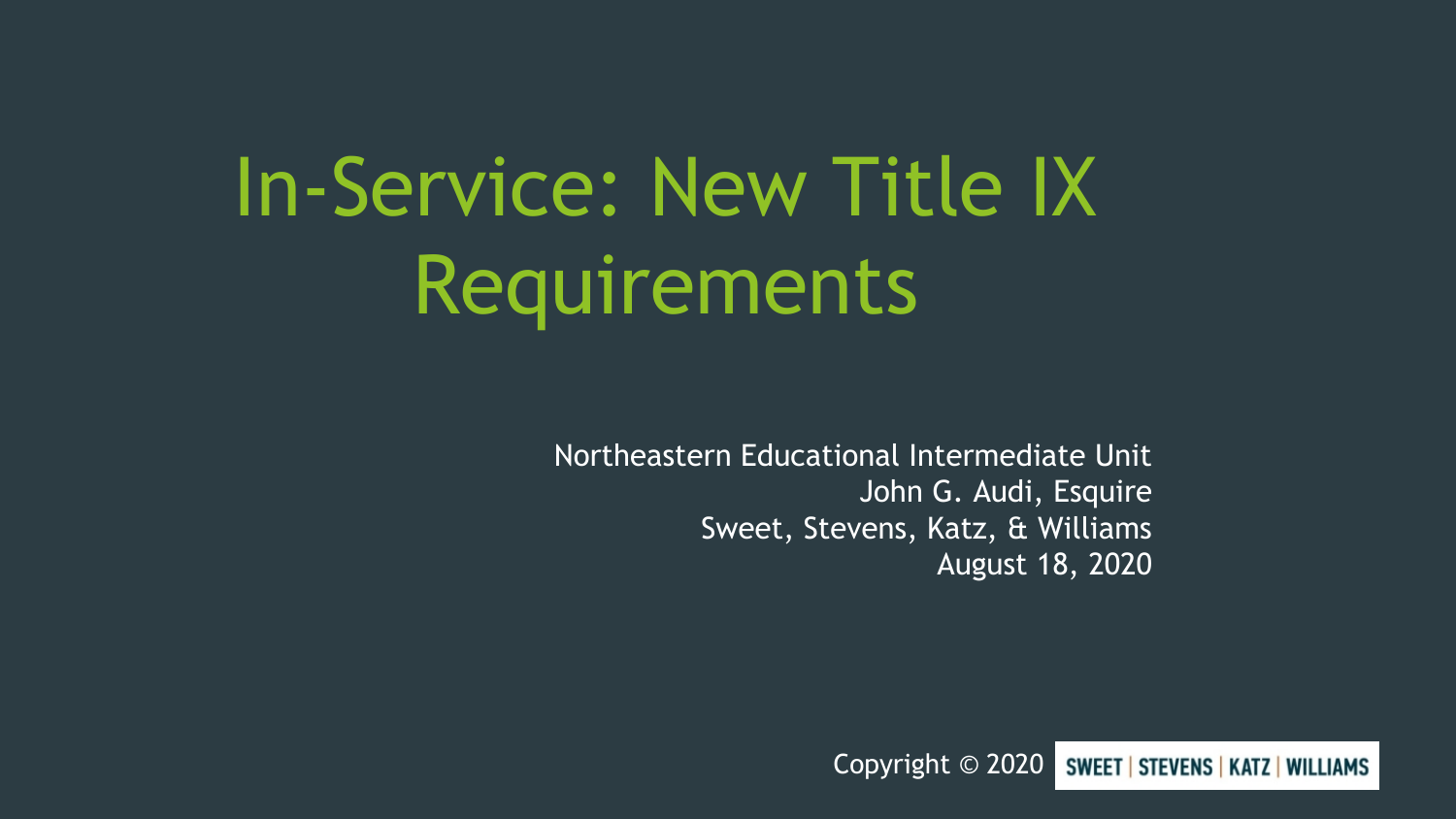

**Title IX**, clause of the 1972 Federal Education Amendments, signed into law on June 23, 1972, states that "no person in the United States shall, on the basis of sex, be excluded from participation in, be denied the benefits of, or be subjected to discrimination under any education program or activity receiving Federal financial assistance."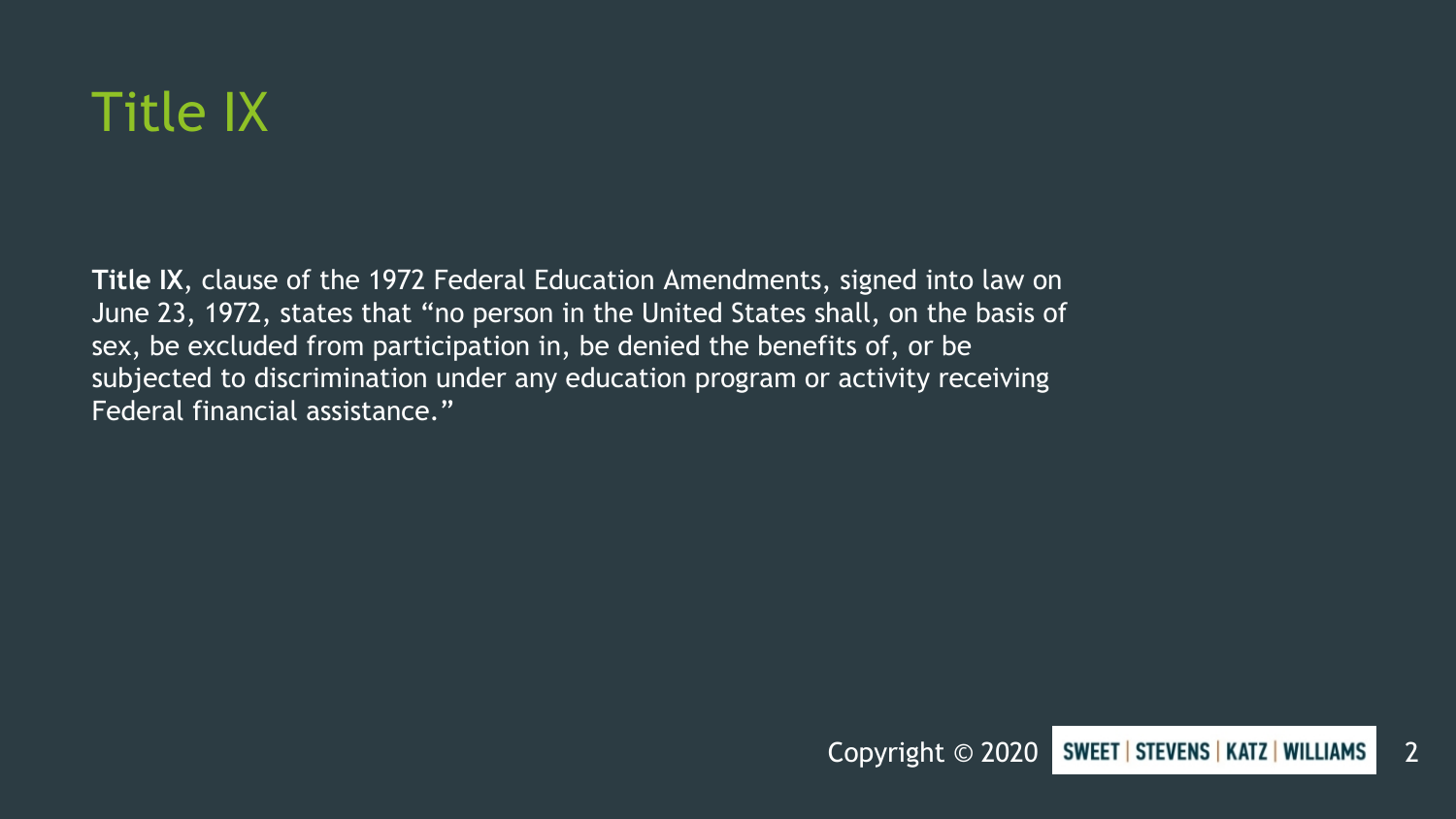## Summary of changes

- The regulations defines "sexual harassment" more narrowly than prior case law had done.
- ▶ The District must select a burden of proof: either "preponderance of the evidence" or "clear and convincing evidence".
- ▶ The burden of proof is on the District, not the Complainant or Respondent.
- The District must identify: a Title IX Coordinator; a Title IX investigator; a Title IX decision maker; and a Title IX appeals decision maker.
- Standard for liability for the District is changed to "actual knowledge" of harassment and "deliberate indifference" to that harassment.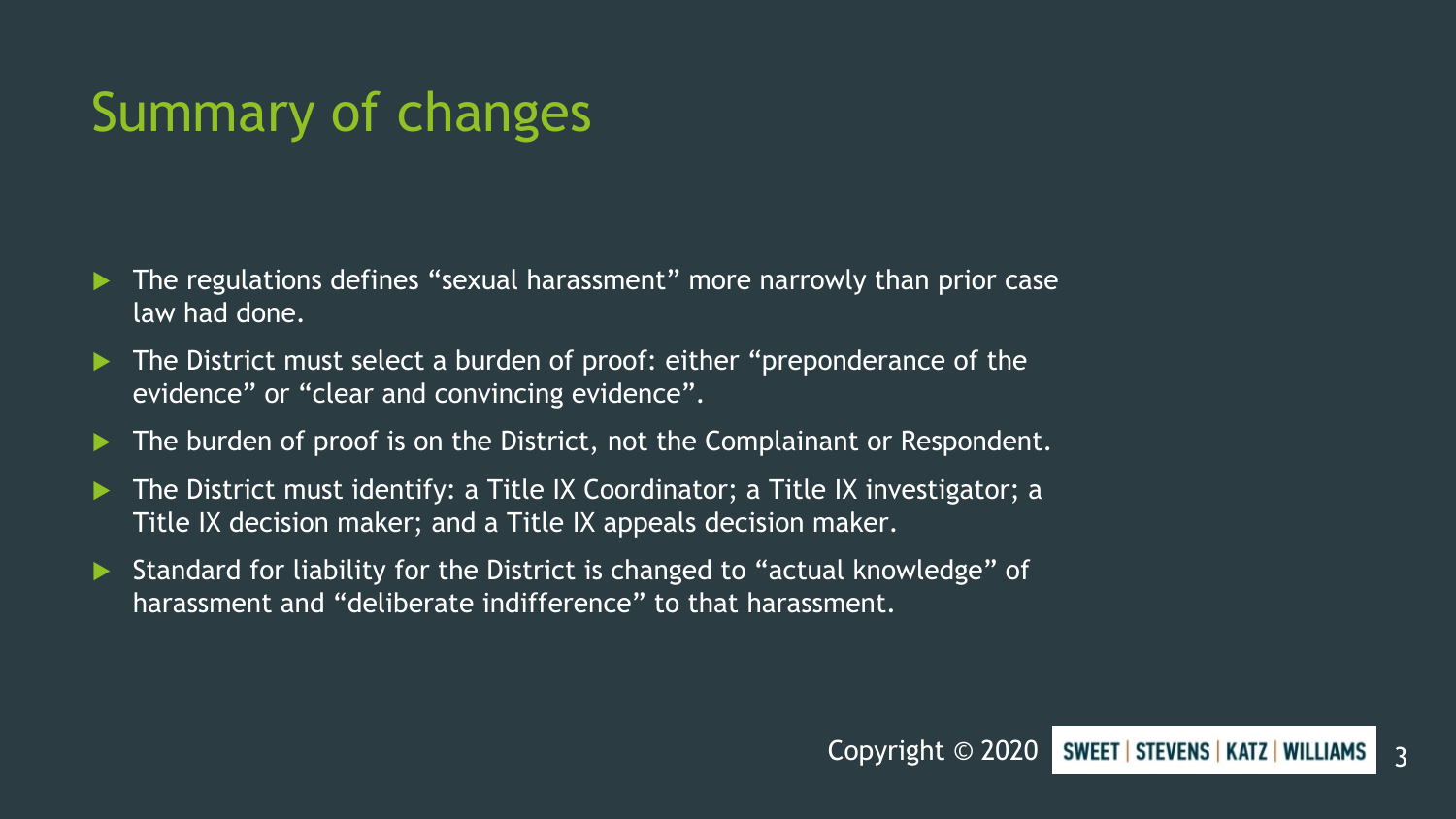# Summary of changes (cont.)

- Action may not be taken against a Respondent unless a formal complaint is filed.
- Supportive services must be offered to a Complainant even if no formal complaint is filed.
- A Title IX complaint may be filed by the Title IX Coordinator who receives multiple informal complaints about the same Respondent or for other reasons in the discretion of the Title IX Coordinator.
- ▶ The Respondent is entitled to all information secured in the complaint and investigation.
- No confidentiality requirements can be imposed.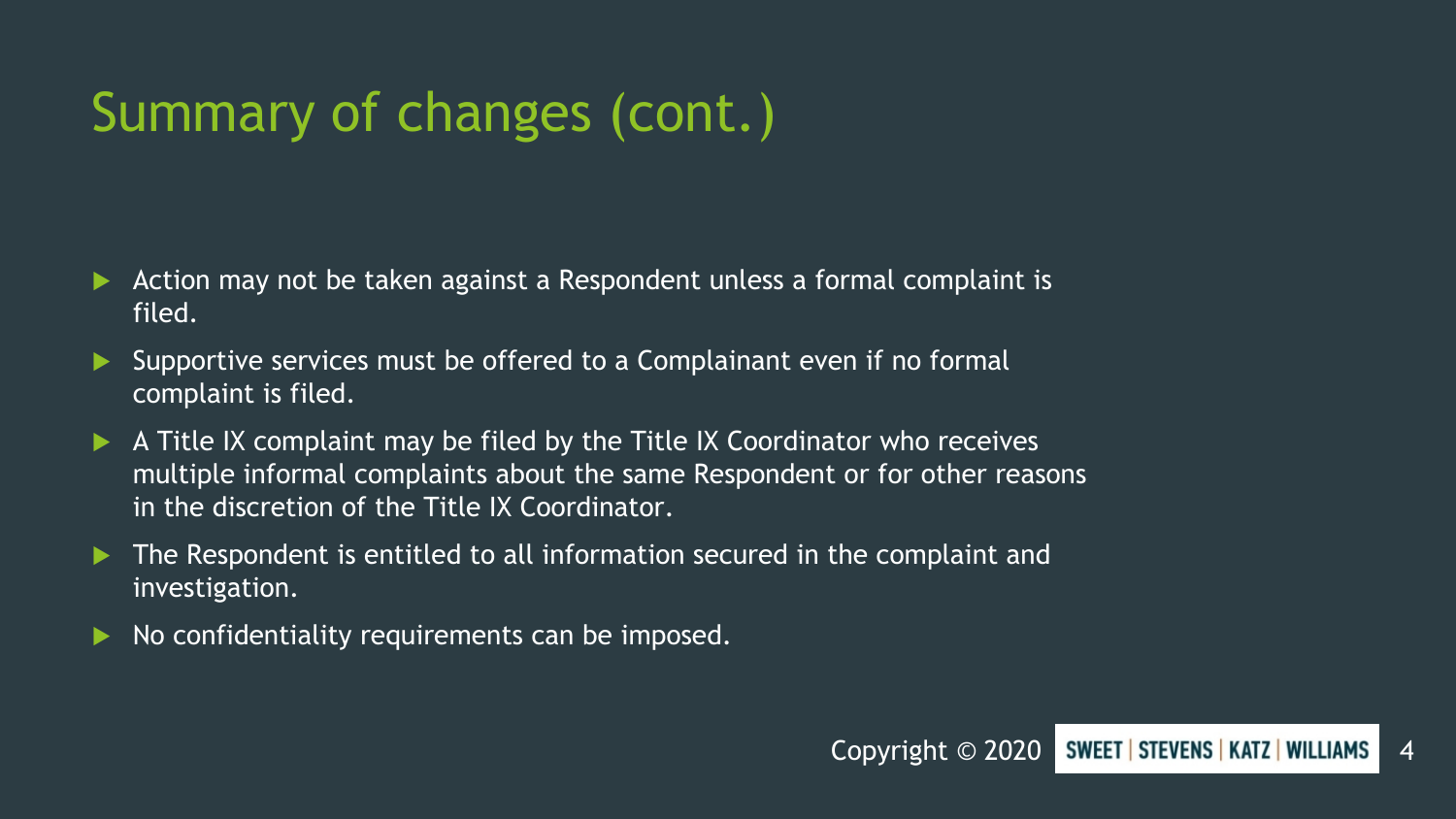# Summary of changes (cont.)

- **Informal resolution may be offered under certain conditions.**
- The District must post on its website: the identity and contact information for the Title IX Coordinator; its non-discrimination policy; and its training materials for Title IX.
- $\blacktriangleright$  New due process requirements for disposition of a complaint, whether by hearing or through written questions.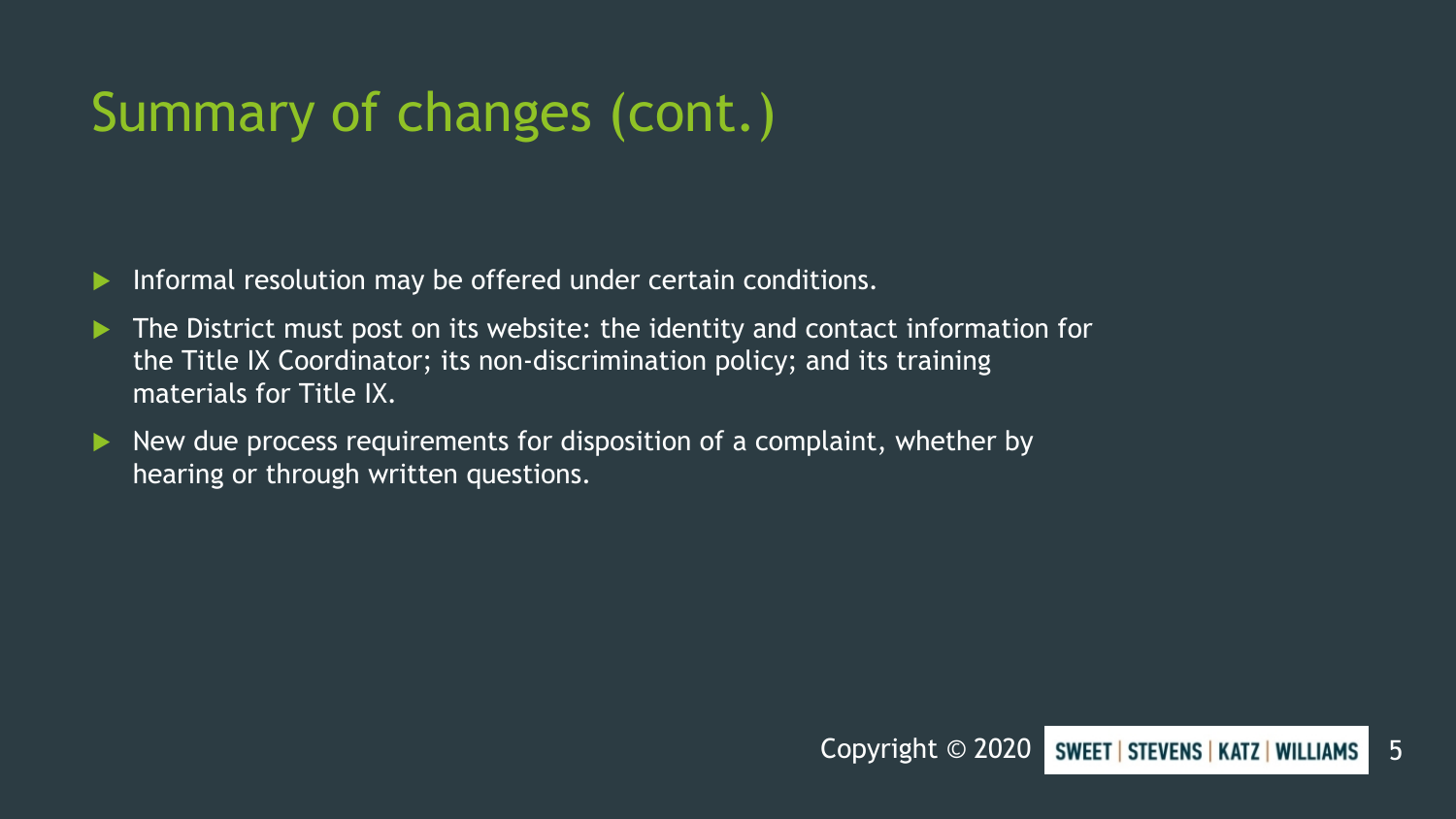#### Sexual harassment defined

- "unwelcome conduct on the basis of sex that is so severe, pervasive, and objectively offensive that it effectively denies a person equal access to the school's education program or activity".
- **This is a more narrow definition than had previously applied.**
- Sexual assault, dating violence, domestic violence and stalking are *per se* harassment under the regulations.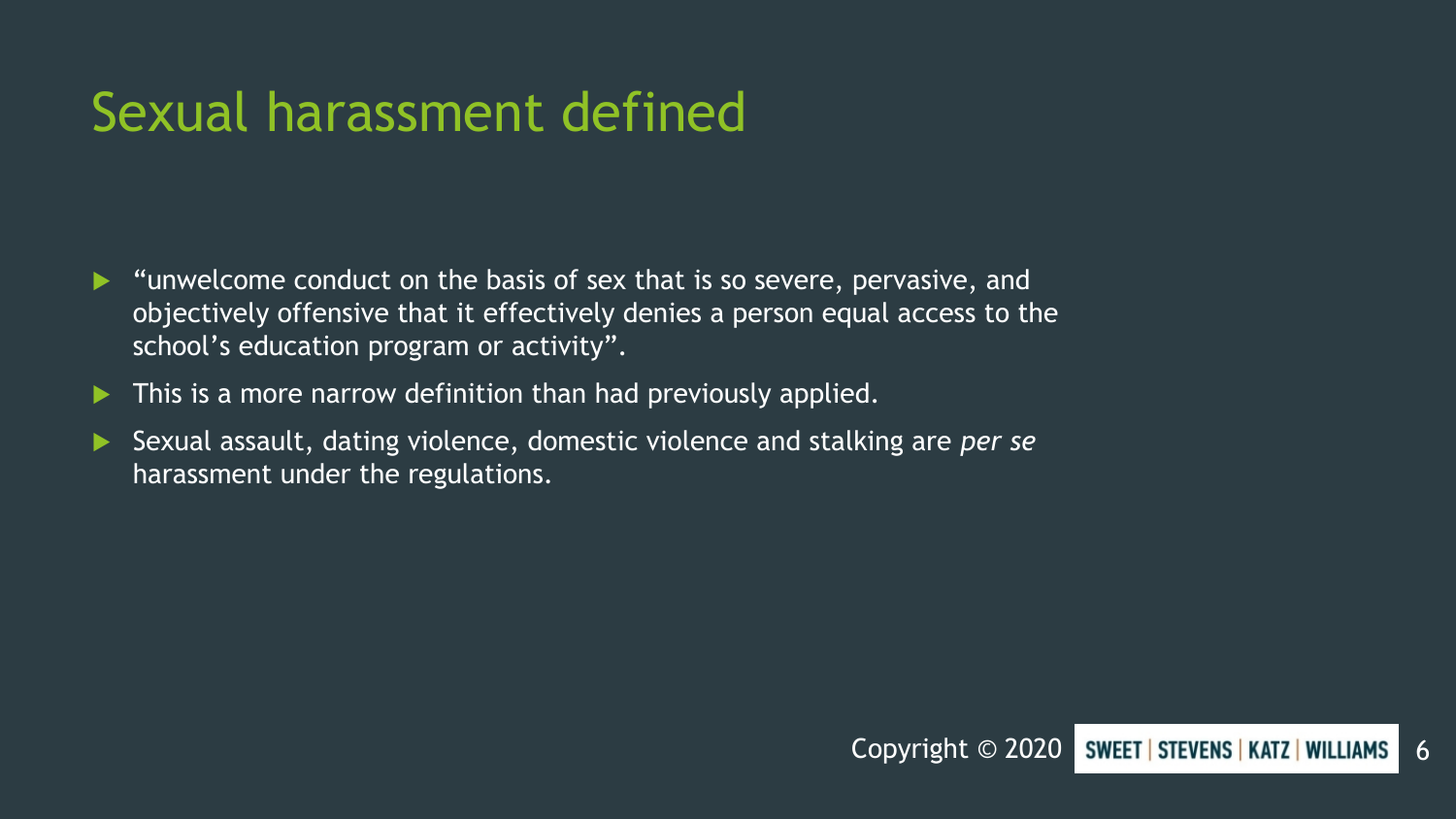#### Sexual harassment defined (cont.)

 Sexual harassment is defined as "conduct on the basis of sex that satisfies one or more of the following: (1) An employee of the District conditioning the provision of an aid, benefit, or service of the District on an individual's participation in unwelcome sexual conduct; (2) Unwelcome conduct determined by a reasonable person to be so severe, pervasive, and objectively offensive that it effectively denies a person equal access to the District's education program or activity; or (3) "Sexual assault" as defined in 20 U.S.C. 1092(f)(6)(A)(v), ''dating violence'' as defined in 34 U.S.C. 12291(a)(10), ''domestic violence'' as defined in 34 U.S.C. 12291(a)(8), or "stalking" as defined in 34 U.S.C.  $12291(a)(30)$ "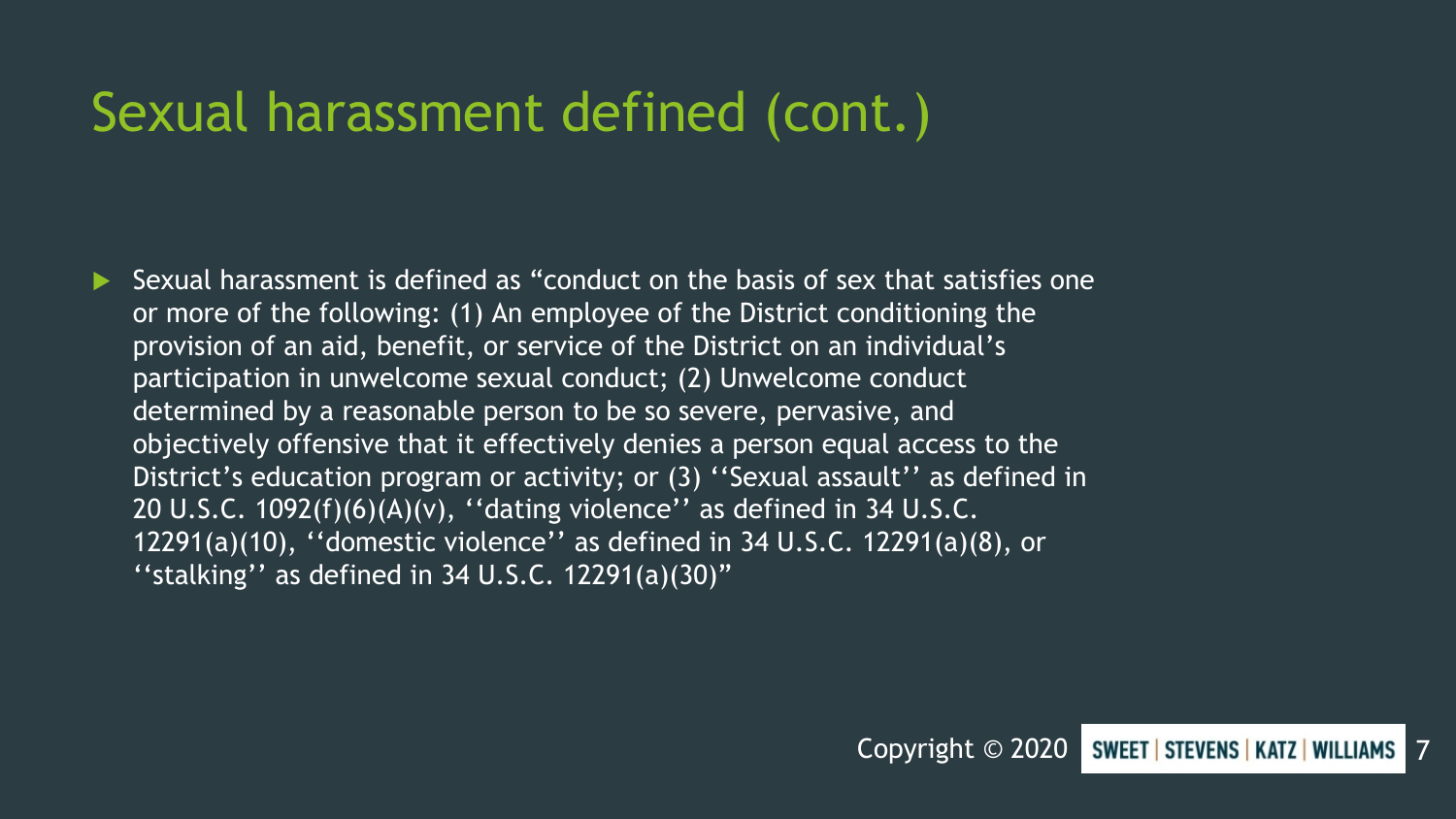#### Title IX Coordinator

 Each District must designate at least one employee to be the Title IX Coordinator. The District must provide the Coordinator's or Coordinators' name or title, office address, email address, and phone number to "applicants for admission and employment, students, parents or legal guardians of elementary and secondary school students, employees, and all unions or professional organizations holding collective bargaining or professional agreements with the District". This information must also be made available, along with the District's anti-discrimination policy, on the District's website and in any handbooks or catalogues provided to any person entitled to receive notification of the Title IX Coordinator's contact information. Additionally, each person entitled to the above notifications must be provided with the grievance process procedures and how the District will respond.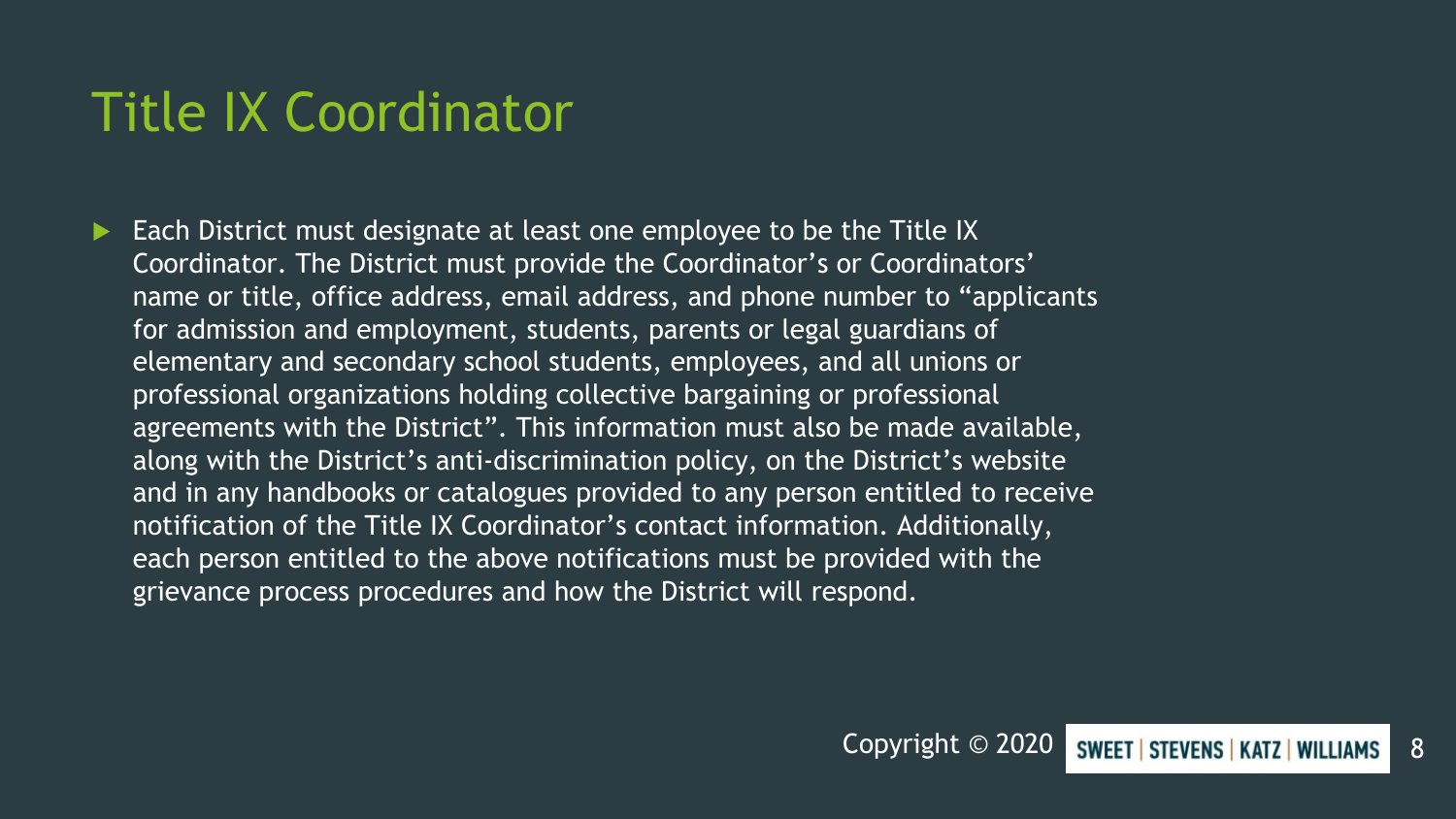### Title IX Coordinator (cont.)

- Must receive Title IX training as to the definition of sexual harassment, the scope of the school's education programs and activities, how to conduct an investigation and grievance process, remaining impartial and free of bias, and the issue of relevance.
- Title IX Coordinators cannot have a conflict of interest or bias for or against Complainants or Respondents generally or individually.
- Must accept complaints by email, mail, or phone. These reports can be made at any time, including during non-business hours, and may be made by anyone, whether or not they are the alleged victim of discrimination.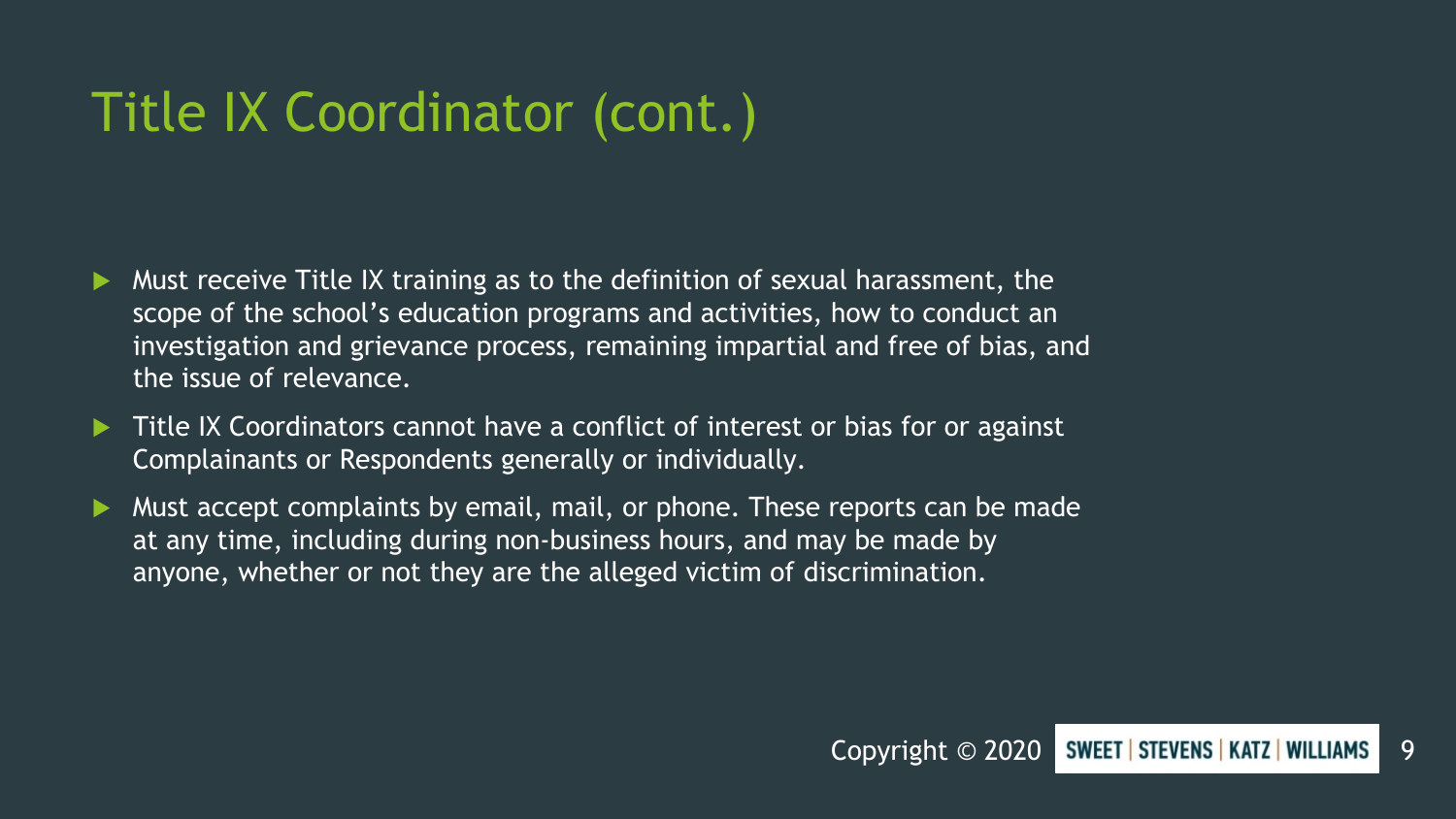#### Title IX Coordinator (cont.)

- The Title IX Coordinator is the only employee who can sign a formal complaint alleging sexual harassment. When signing a formal complaint, the Title IX Coordinator does not become a Complainant or otherwise a party.
- Once a District has actual knowledge, the Title IX Coordinator must respond promptly and in a manner that is not deliberately indifferent. A District is deliberately indifferent if the response is clearly unreasonable given the known circumstances. The Title IX Coordinator must reach out to the Complainant to discuss the availability of supportive measures at no cost, and the process for filing a formal complaint.
- Actual knowledge means notice given to the Title IX Coordinator or to any elementary or secondary school employee.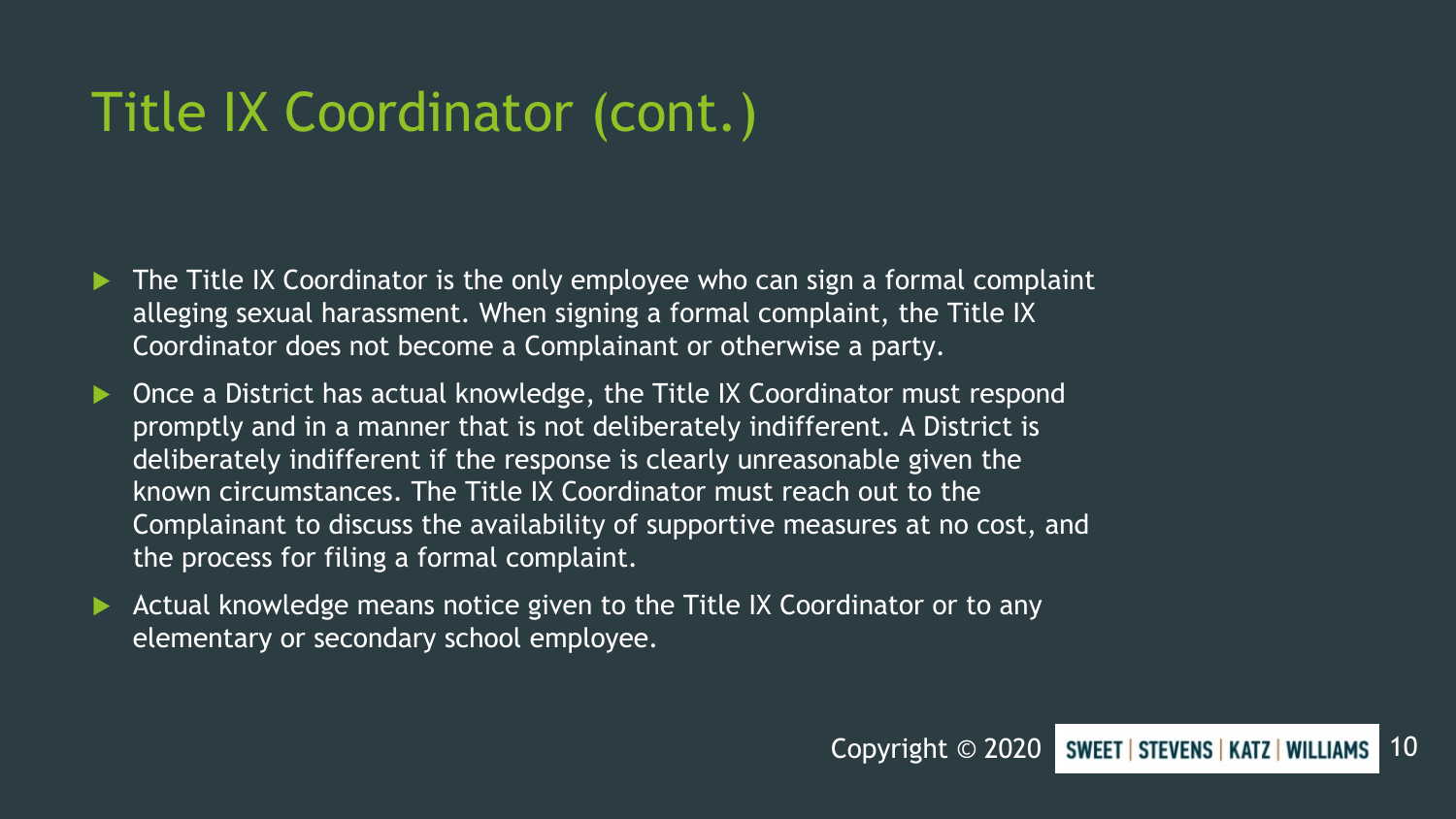#### The New Title IX Sexual Harassment Investigative Process: Simplified



11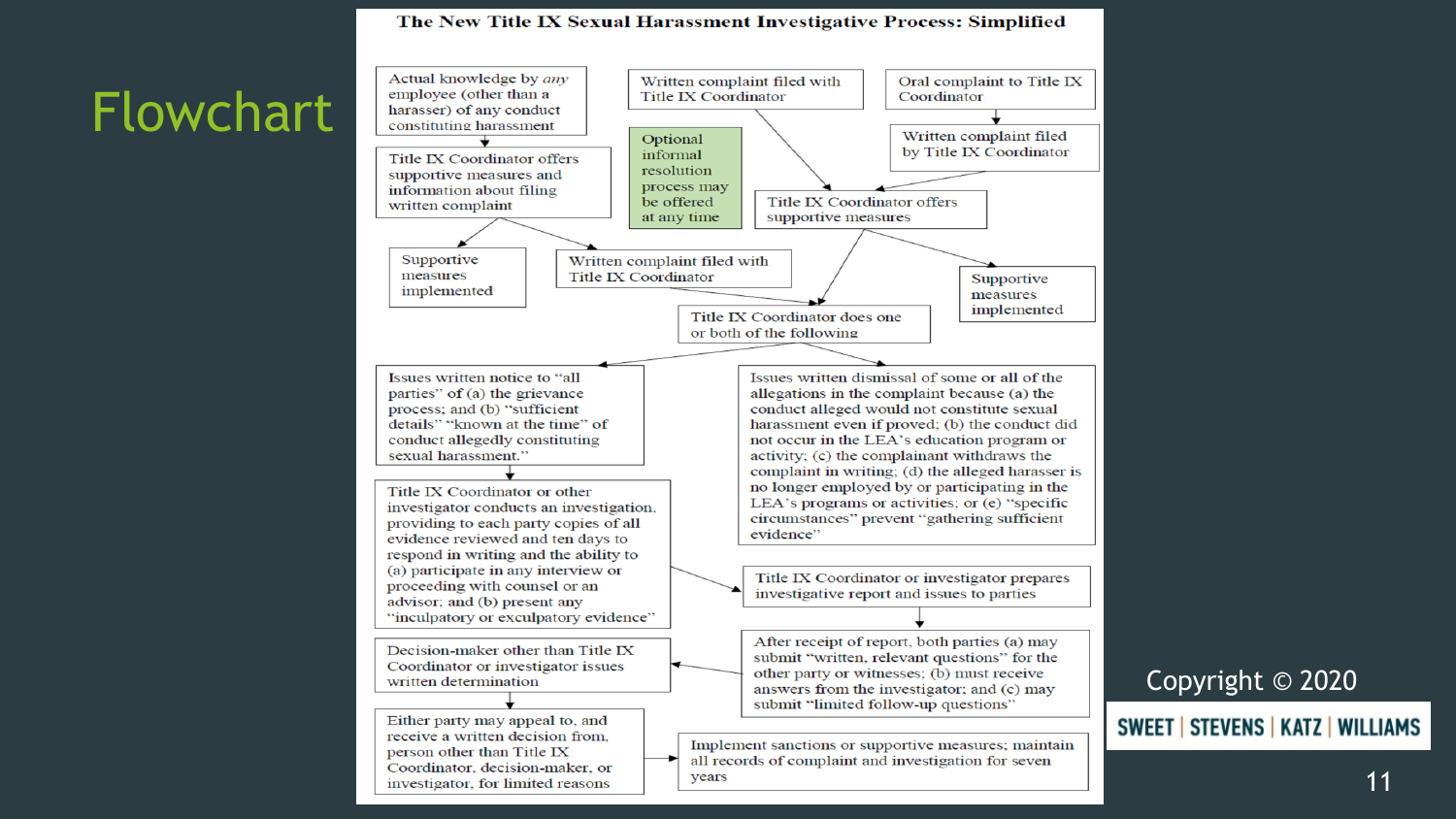#### Formal complaint

- No particular format is required, and any signed, written assertion of harassment may constitute a formal complaint.
- The Title IX Coordinator may conclude that he or she should file a formal complaint even if the Complainant has not elected to do so.
- Even in the absence of a formal complaint, the District must offer supportive services to the Complainant. Supportive measures are non-disciplinary services offered to the parties free of charge, either before or after the filing of a formal complaint, or where no formal complaint has been filed. Supportive measures could include counseling, course-related adjustments, modification of schedules, restrictions of contact between the parties, etc. Parties should be made aware of the range of supportive measure that may be available to them.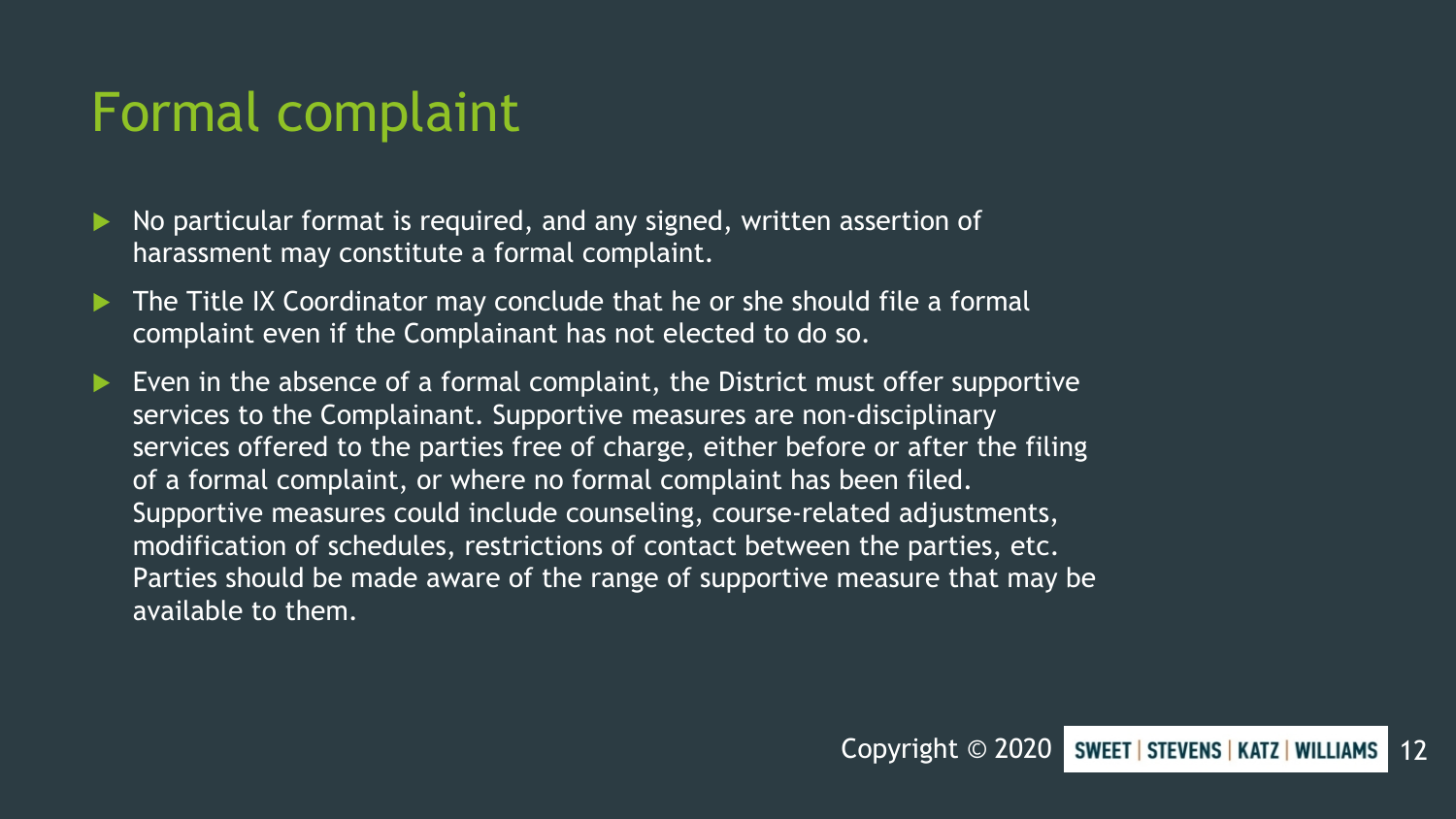#### Complaint process

- $\blacktriangleright$  Upon receipt of a formal complaint, written notice must be provided to all parties. Such notice shall include:
	- Notice of grievance process.
	- $\blacktriangleright$  Notice of the allegations providing sufficient details known at the time, including the names of the parties and dates and locations of the alleged incident(s) if known, as well as sufficient time to prepare a response before any initial interviews.
	- Statement that Respondent is presumed not responsible and that a determination of responsibility will be made at the end of the grievance process.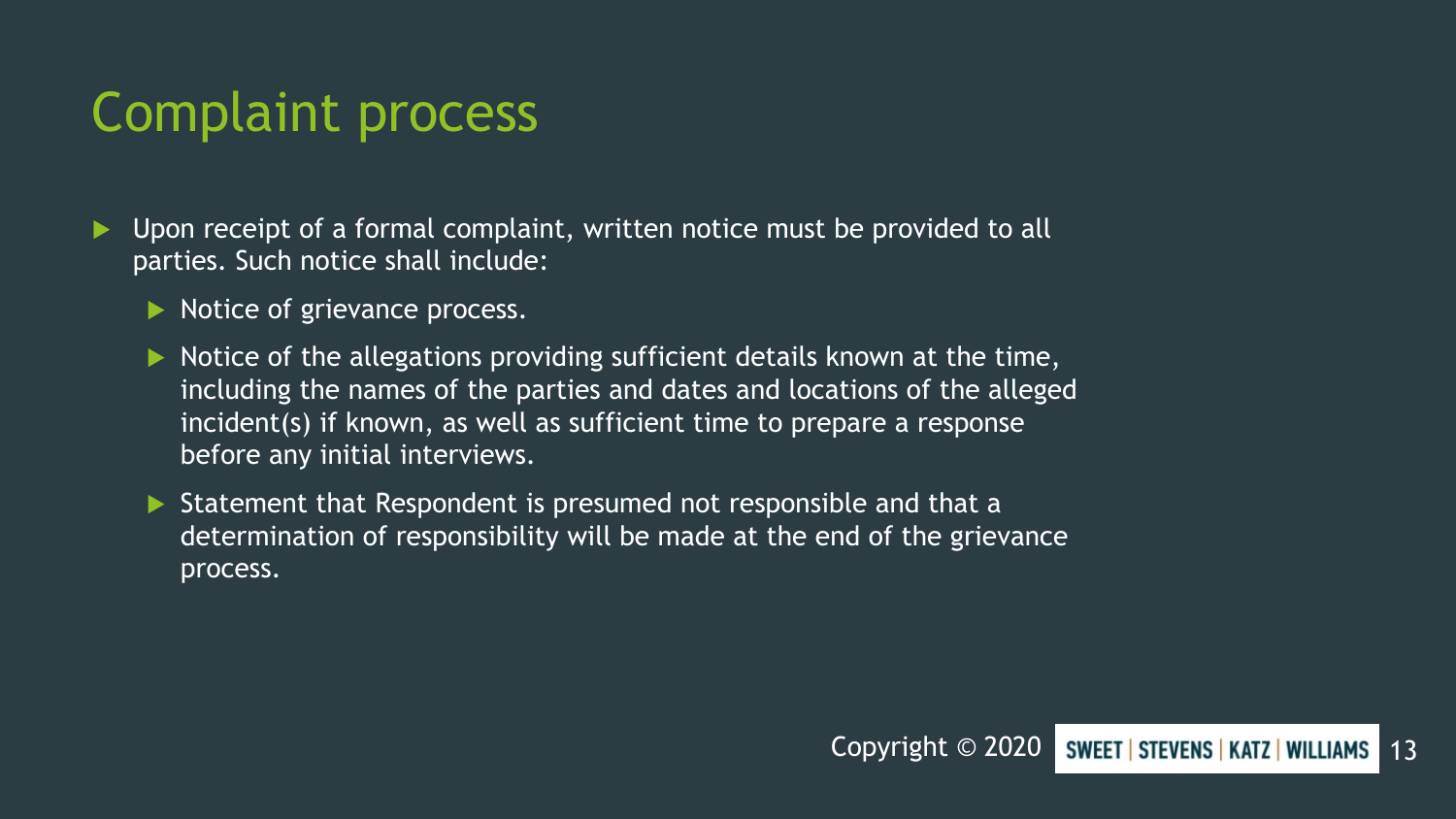#### Complaint process (cont.)

#### The notice must also include:

- $\triangleright$  Notice that the parties are entitled to an advisor who may be, but is not required to be, an attorney, and that the parties and their advisors will be entitled to review any evidence obtained as part of the investigation into the allegations.
- $\triangleright$  Notice of any provision of school code of conduct that prohibits knowingly submitting false information during the grievance process.
- If in the course of an investigation the District decides to investigate allegations concerning the Complainant or Respondent that are not part of the original notice to the parties, the District must provide notice of the new allegations to the parties who are known.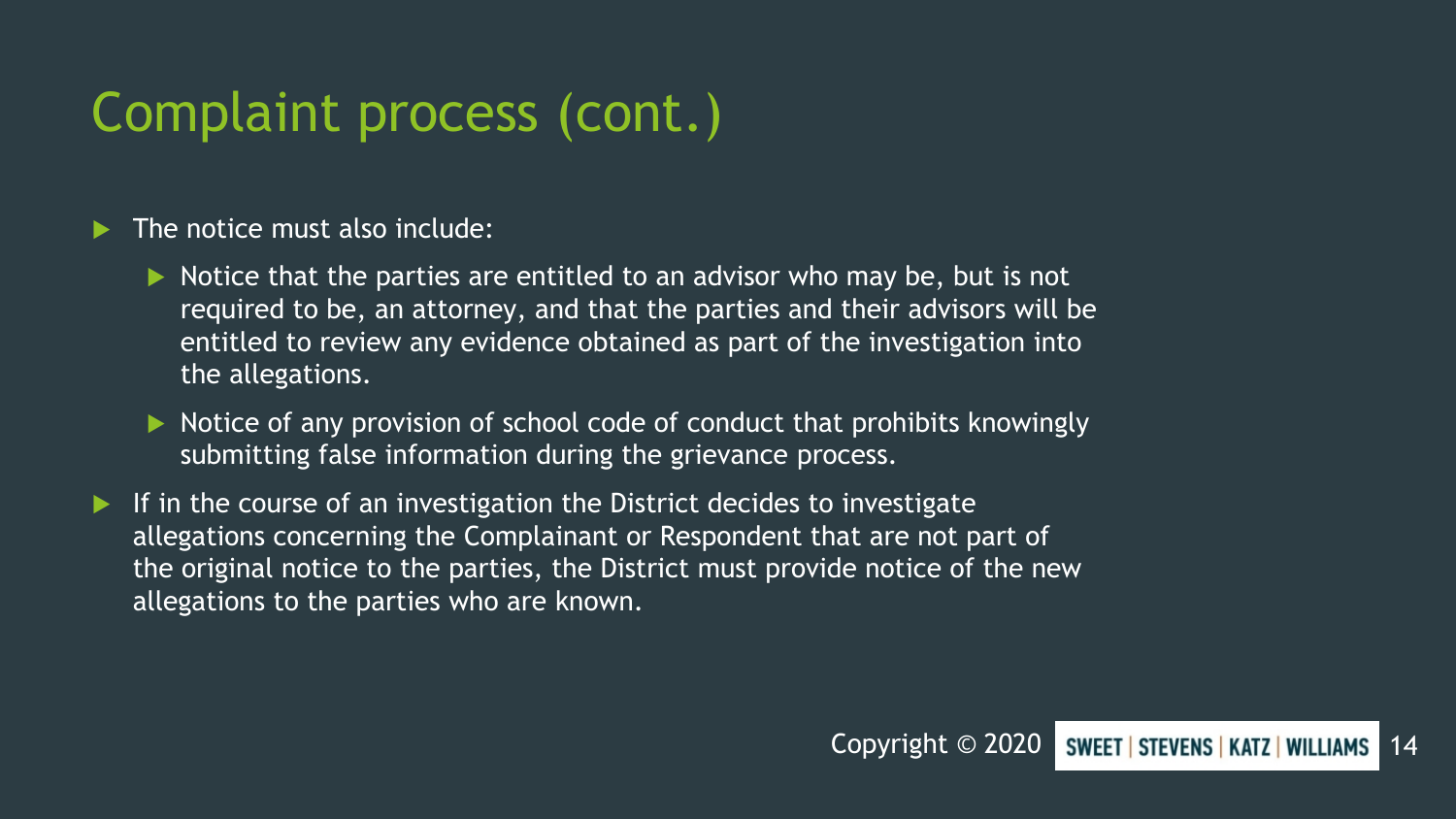#### Complaint Dismissal Process

- A formal complaint must be dismissed if any of the following is true:
	- The alleged misconduct would not constitute sexual harassment even if proved.
	- ▶ The alleged misconduct did not occur in a school education program or activity.
		- Scope of the District's educational programs includes:
			- All buildings, transportation, sports and clubs, field trips, District sponsored professional development
	- ▶ The alleged misconduct did not occur against a person in the United States.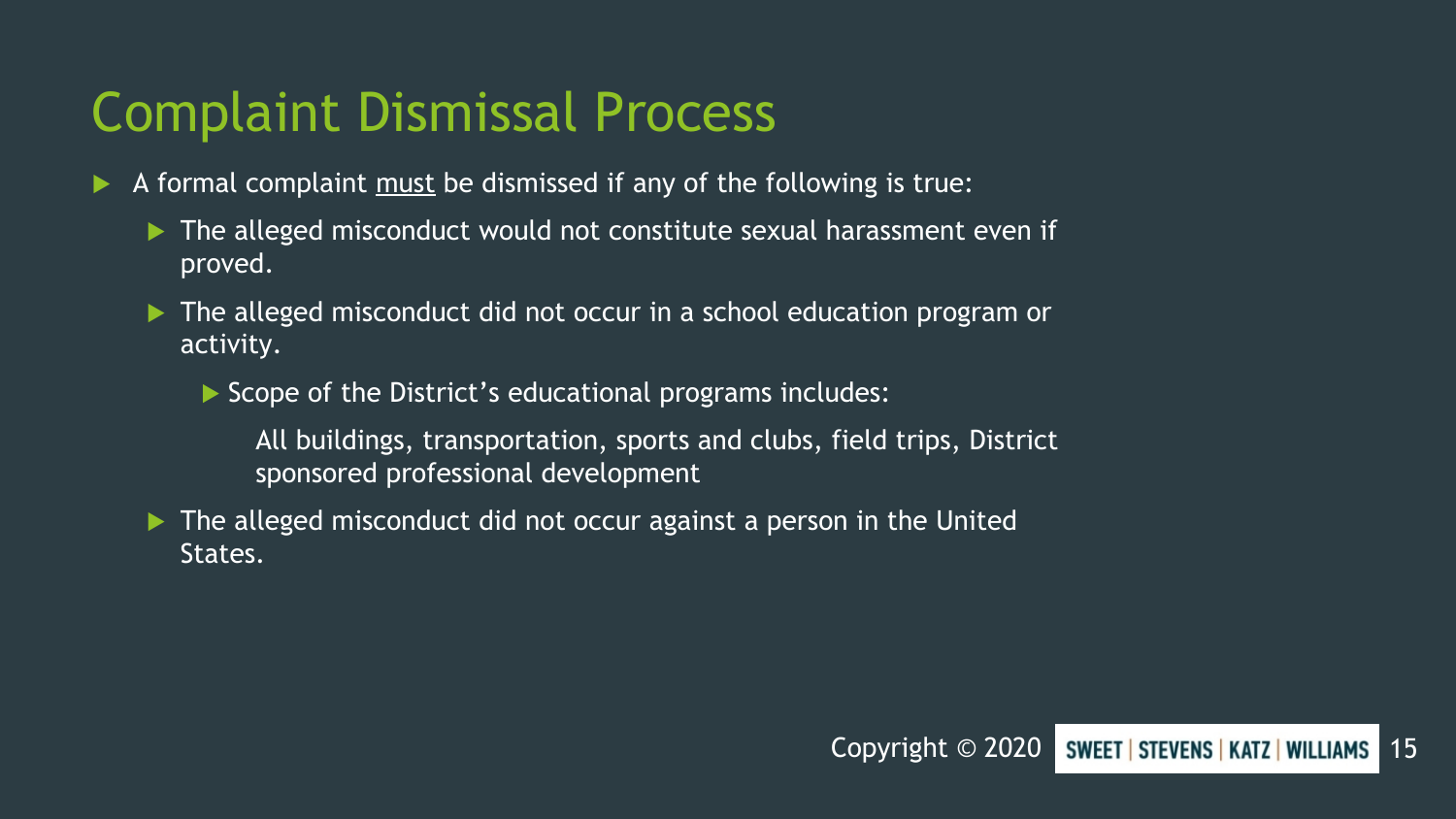A formal complaint may be dismissed if at any time during the investigation or hearing any of the following is true:

- $\blacktriangleright$  A Complainant notifies the District in writing that they wish to withdraw the complaint.
- ▶ The Respondent is no longer enrolled or employed by the District.
- $\triangleright$  Specific circumstances prevent the District from gathering sufficient evidence to reach a determination as to the formal complaint or allegations.
- Any dismissal of complaint requires written notice and the reasons for dismissal simultaneously to the parties.
- Although conduct may not satisfy the definition of "sexual harassment" under Title IX, that does not mean that the conduct is immune from discipline under Board policies or codes of conduct that may govern the behavior at issue, and under which corrective action may be taken.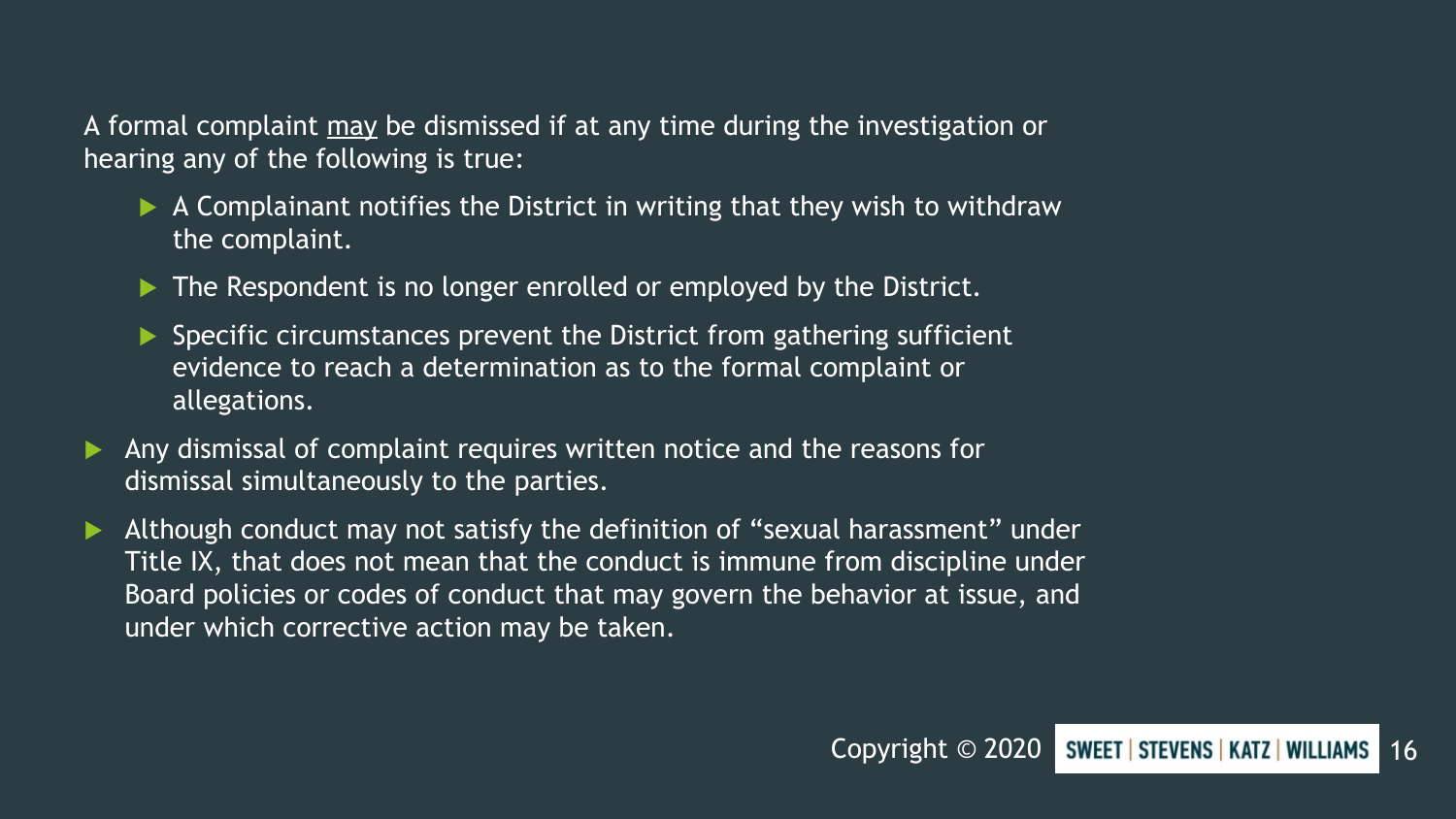#### Grievance Process

- Provide reasonably prompt time frames for conclusion of the grievance process including appeals and any informal resolution process. A temporary delay in the grievance process may be instituted with good cause and written notice to the Complainant and Respondent.
- Describe or list the range of possible disciplinary sanctions and remedies that may be implemented after a determination of responsibility.
- Indicate the standard of evidence that will be used to determine responsibility, whether it be a preponderance of evidence or clear and convincing evidence. The standard must be the same in all formal complaints of sexual harassment, whether the Respondent is a student or an employee.
- Provide the process and bases for the parties to appeal.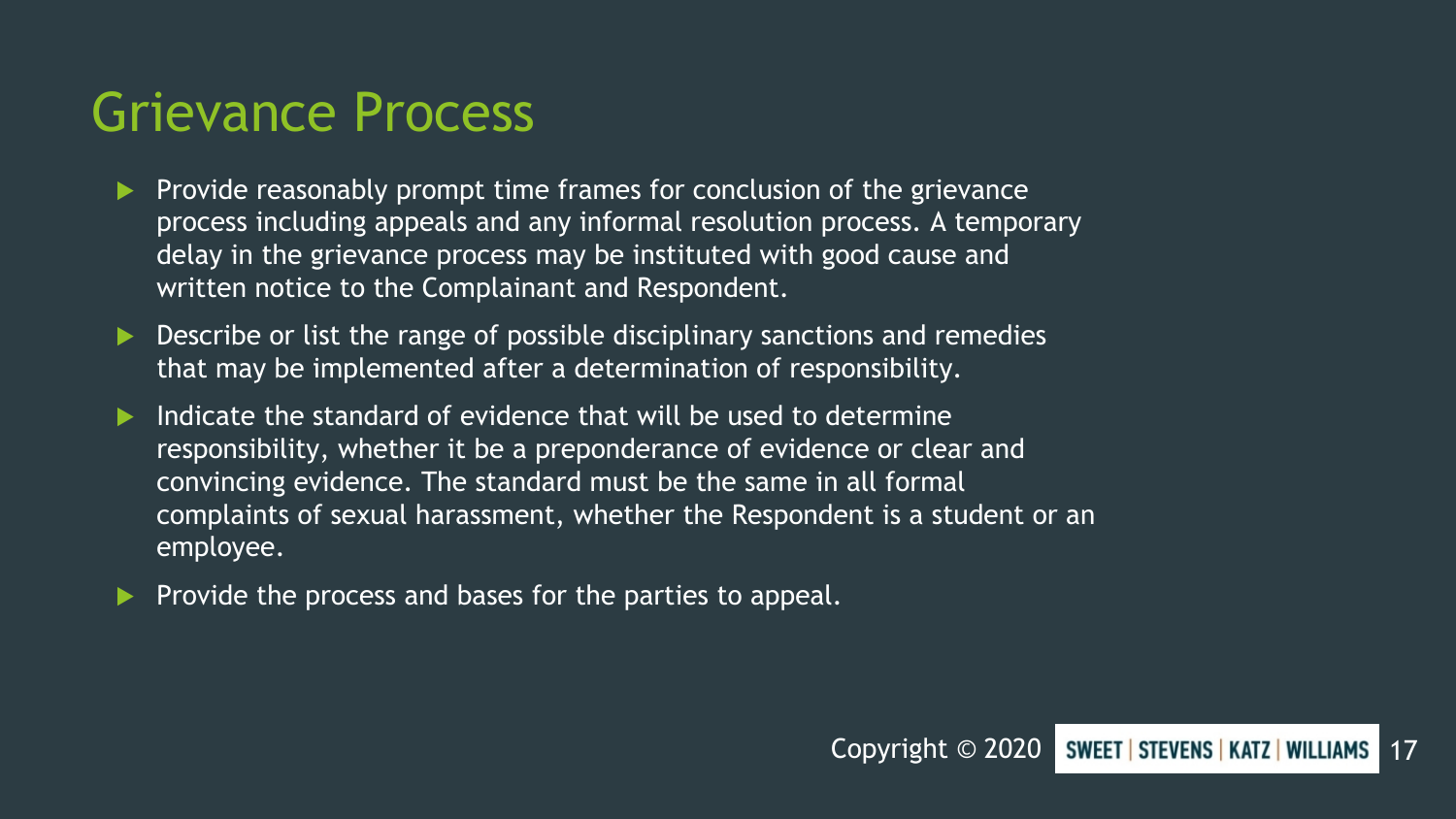#### Grievance Process (cont.)

- Ensure that no information is required to be given that is protected by a legally recognized privilege, unless the person holding the privilege has waived it.
- Ensure that the Decision Maker is not the same person as Title IX Coordinator, Investigator, or Decision Maker on appeal.
- The grievance process for elementary and secondary schools does NOT need to including a formal hearing. Regardless of whether or not there will be a formal hearing, and upon receipt of the investigative report, the parties must have the opportunity to submit written questions to be asked of any party or witness. Such questions should be answered, with opportunity for limited follow-up questions, before a final determination is made.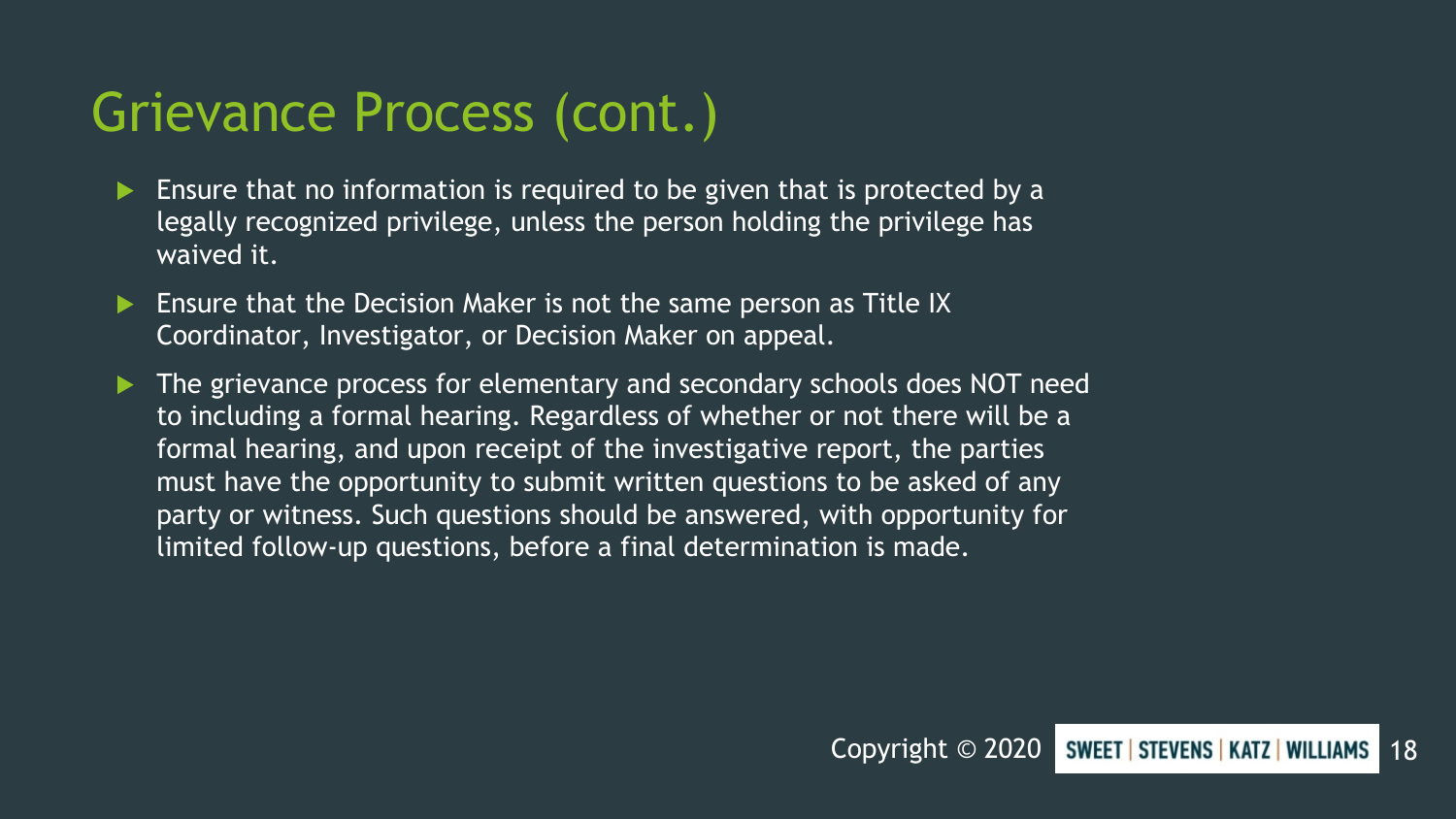#### Grievance Process (cont.)

- Questions and evidence concerning specific incidents of the Complainant's prior sexual behavior with respect to the Respondent are permitted only to prove someone other than Respondent committed the conduct at issue or to prove consent.
- Title IX Coordinator is responsible for effectively implementing any remedies after a final determination of responsibility by the Decision Maker.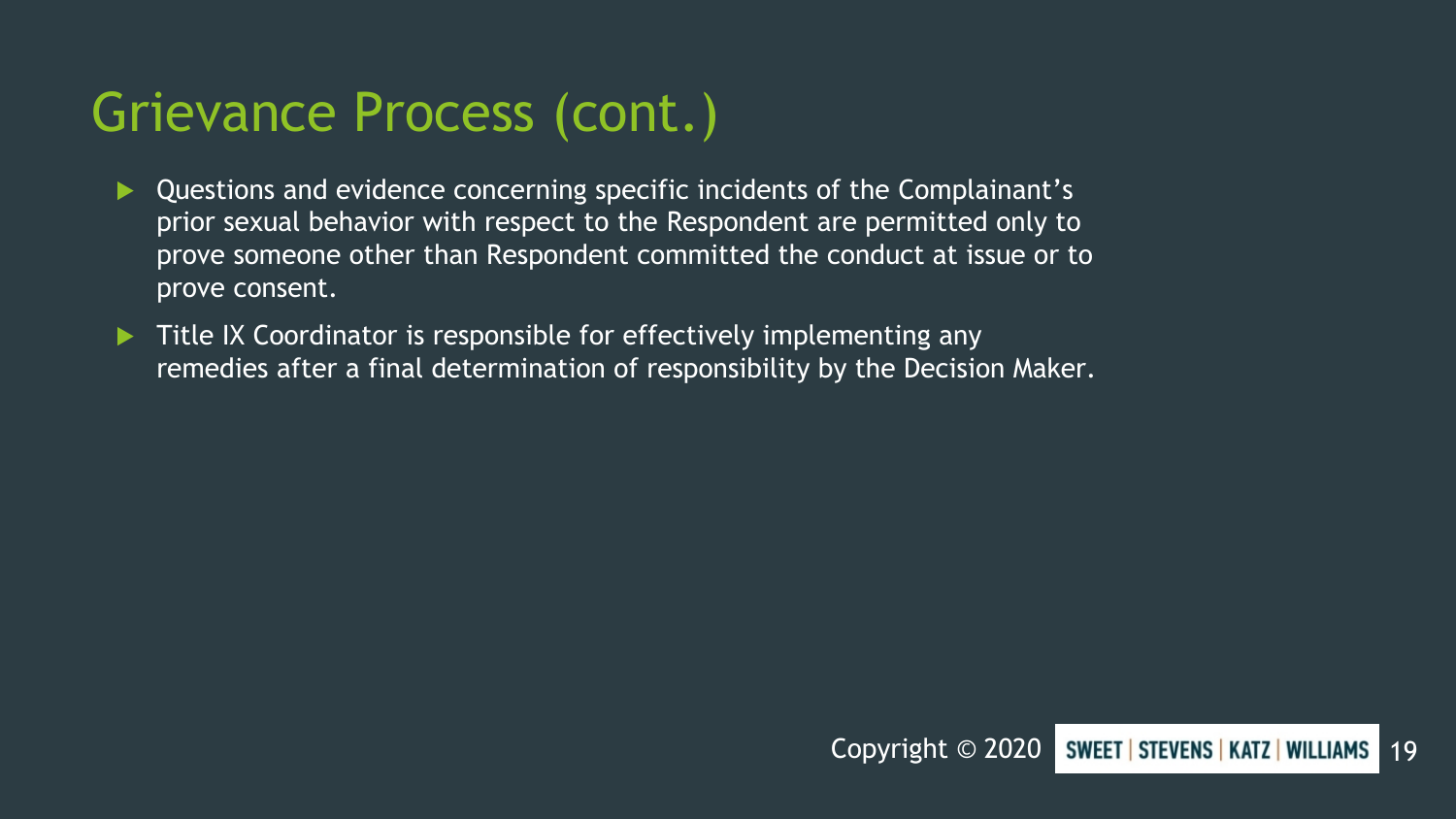#### Title IX Investigator

Responsibilities of an investigator include the following:

- Receive Title IX training as to the definition of sexual harassment, the scope of the school's education programs and activities, how to conduct an investigation and grievance process, remaining impartial and free of bias, and the issue of relevance.
- Understand the scope of the District's educational programs which include all buildings, transportation, sports and clubs, field trips, and District sponsored professional development.
- Investigators cannot have a conflict of interest or bias for or against Complainants or Respondents generally or individually.

Bias and Impartiality

- $\triangleright$  Bias is a pre-disposition toward an outcome
- Bias can be specific to an individual, or a broad group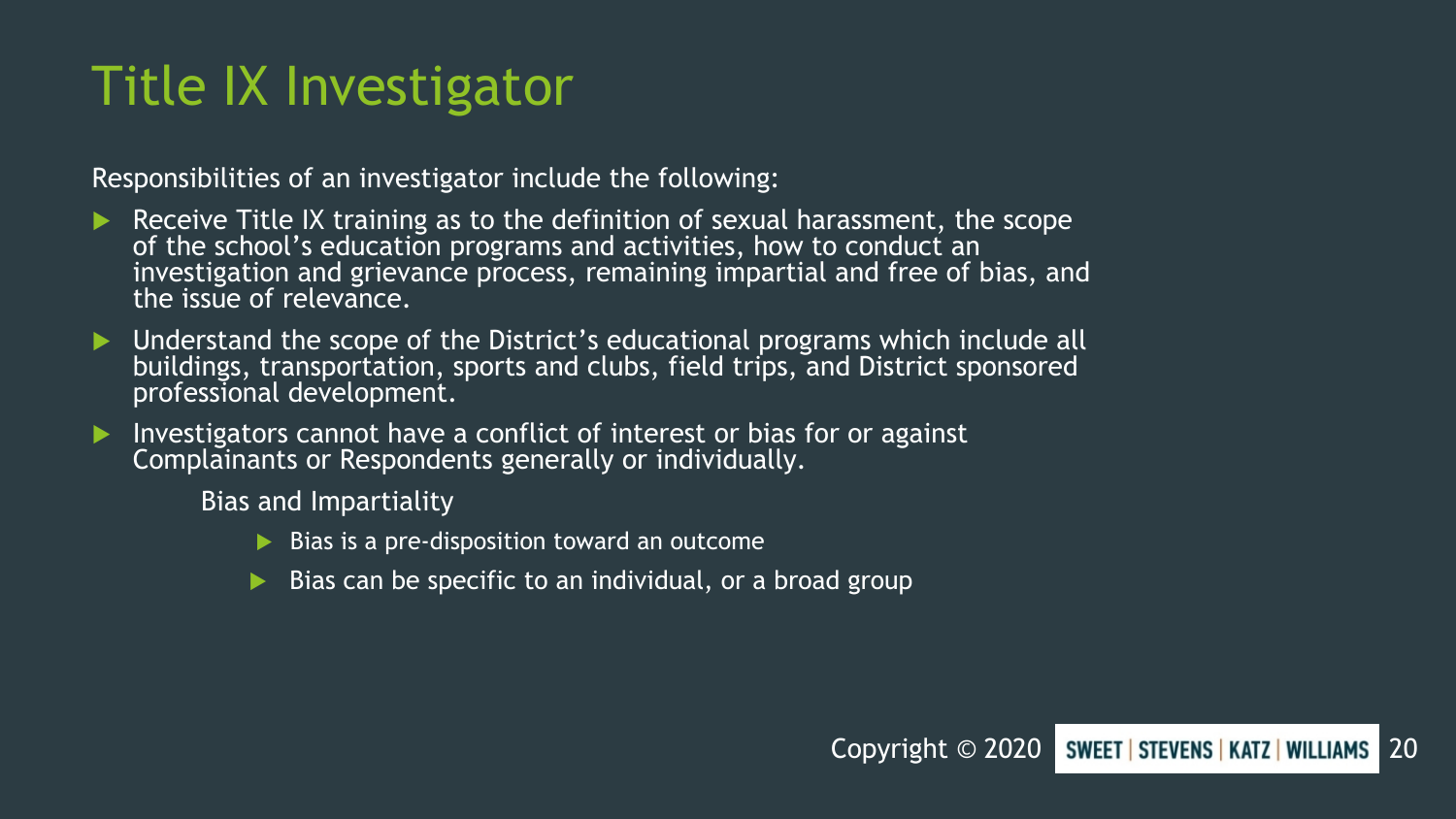- $\blacktriangleright$  The Title IX response system should not be designed to favor Complainants.
- $\blacktriangleright$  Impartiality does not mean that the Investigator may not make credibility determinations – he or she should do so, but based on factors such as the presence or absence of corroboration, the internal inconsistencies of evidence or even such elements as the demeanor of the witness, Complainant or Respondent
- $\blacktriangleright$  Those credibility determinations should be made after the evidence has been collected
- Do not seek or use evidence or information protected under a legally recognized privilege, unless the person holding the privilege has waived it.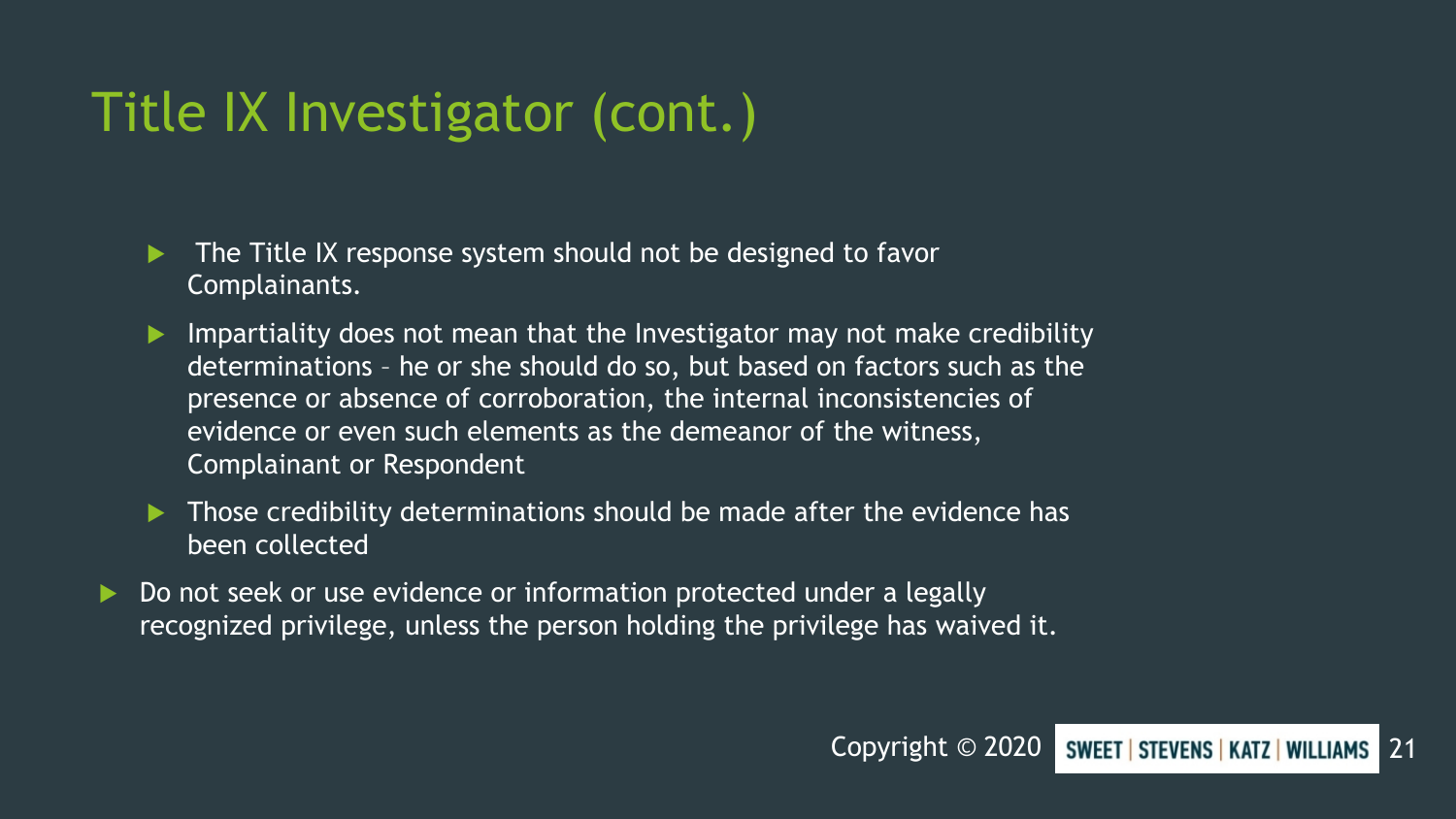- If during the course of the investigation, it is decided to also investigate allegations concerning either party which were not included in the notice sent to the parties informing them of the original allegations, additional notice must be provided to the parties informing them of the additional allegations.
- The burden of proof and of gathering evidence rests on the school, not on the parties.
- Establish the standard of evidence:
	- District must choose either "preponderance of the evidence" or "clear and convincing" as the standard.
	- $\triangleright$  "Preponderance of the evidence" essentially means that the scales tip one direction or the other.
	- ▶ "Clear and convincing" essentially means that the allegations are highly likely to be true (it is not "beyond a reasonable doubt").
- Whatever standard the District chooses must be utilized for all complaints.
- "Preponderance of the evidence" may not be used as the standard if "clear and convincing" is used as the standard for any other conduct violation.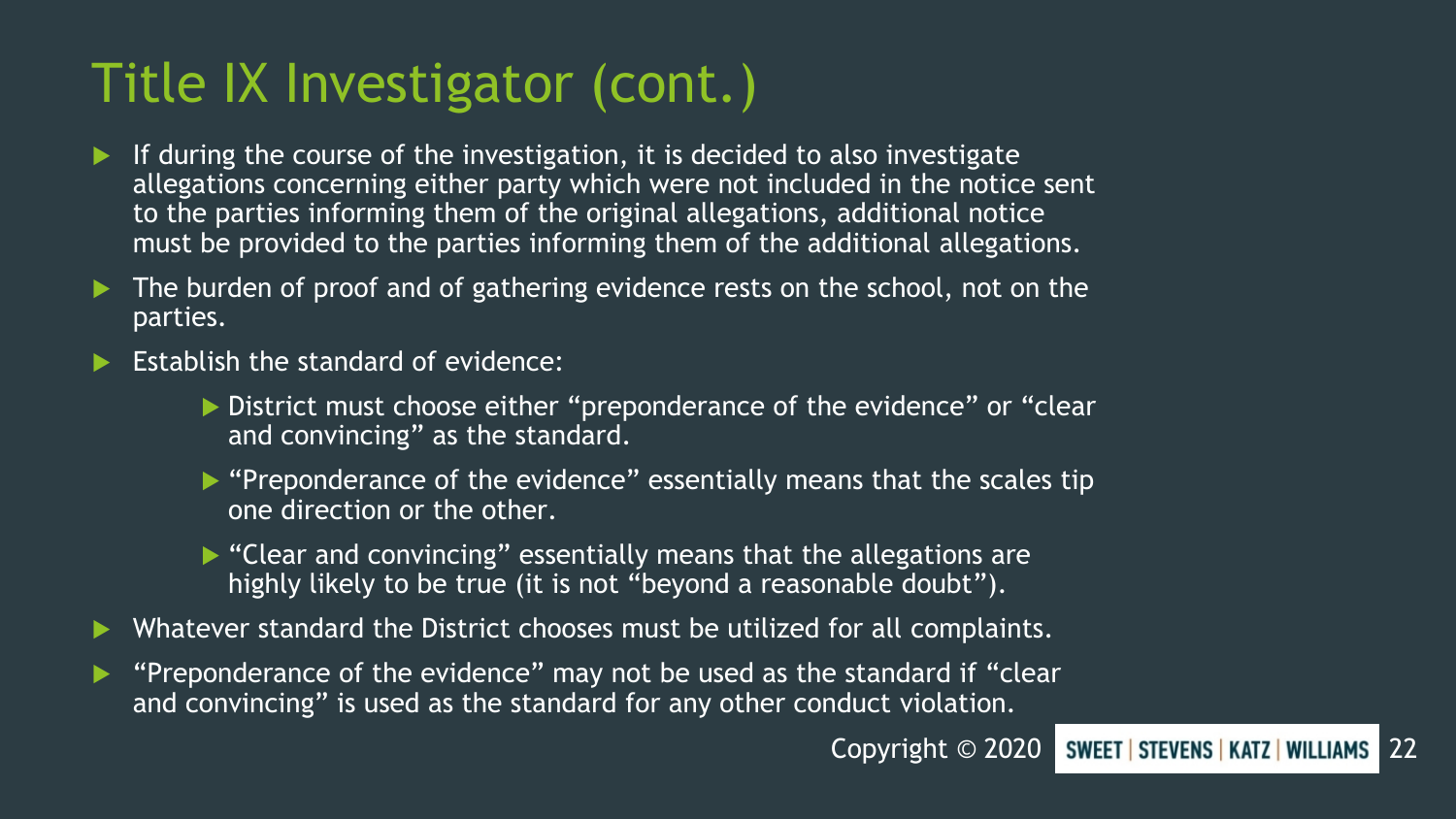- Hold investigative hearings and interviews. Provide equal opportunities for the parties to present witnesses and evidence, both inculpatory and exculpatory.
- Do not restrict either party from discussing the allegations or from gathering and presenting relevant evidence.
- **Ensure that the parties have equal opportunity to have others present at any** grievance proceeding, including an advisor. Do not restrict the parties' choice of advisor or their presence at any proceeding, although it is permissible to limit the extent to which the advisors may participate in proceedings, so long as restrictions apply equally to both parties.
- Provide written notice of date, time, location, participants and purpose for any hearing, interview, or other meeting, with sufficient time for the parties to prepare.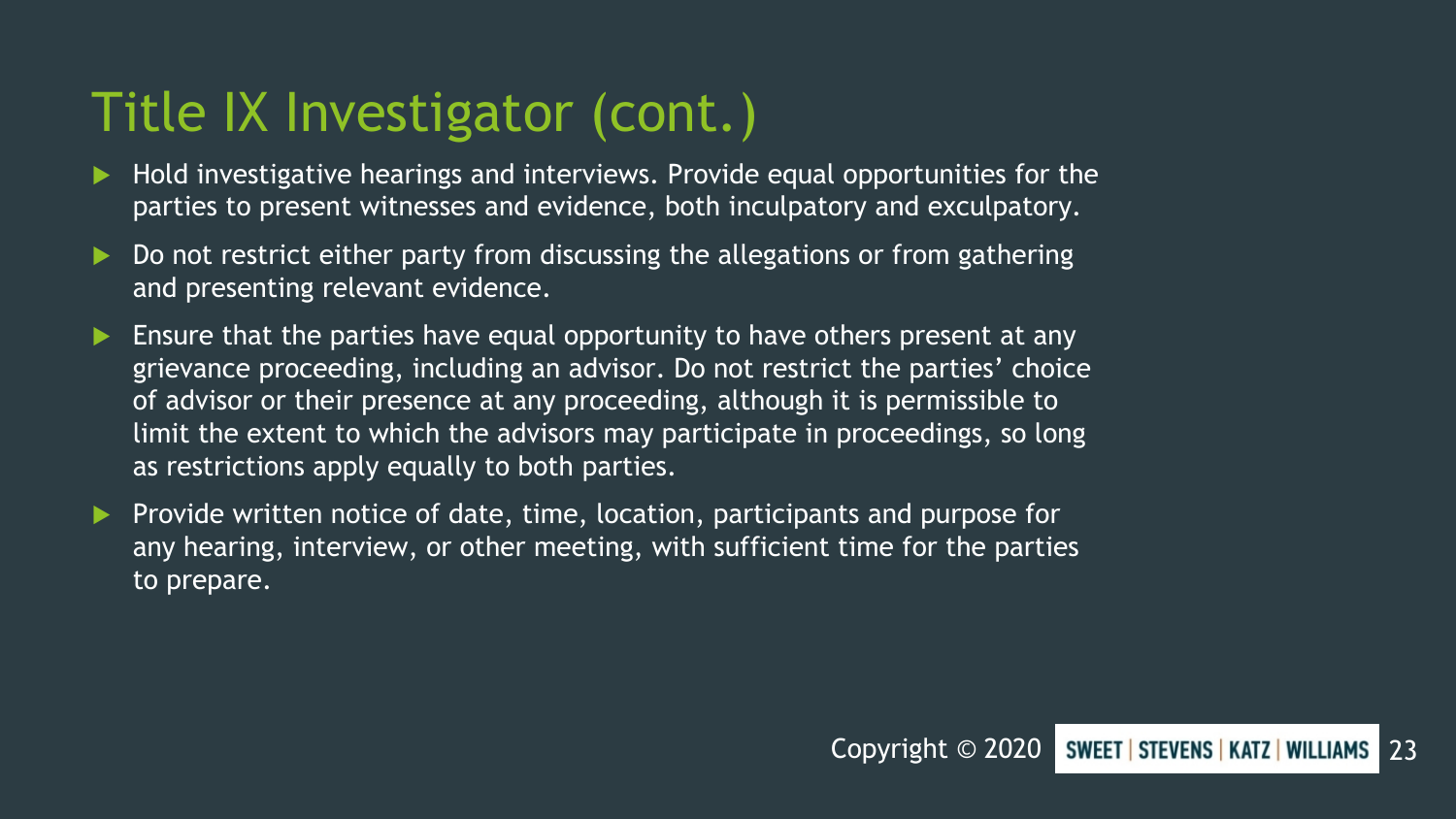- Provide the parties with equal opportunity to inspect and review evidence gathered during the investigation that is directly related to the accusations in the formal complaint. This evidence must be sent to the parties and their advisors in electronic format or hard copy prior to completion of the investigative report. The parties must be given at least 10 days to submit a written response, which you will need to take into consideration prior to finalizing the report.
- With or without a formal hearing, questions and evidence about a Complainant's sexual predisposition or prior sexual behavior are not relevant unless 1) offered to prove that someone other than the Respondent committed the act alleged in the complaint, or 2) the questions and evidence concern specific incidents of the Complainant's prior sexual behavior with respect to the Respondent and are offered to prove consent.
- Finalize an investigative report that summarizes the relevant evidence. Send a copy of this report, either electronically or hard copy, to the parties and their advisors at least ten days before any hearing or time of determination.<br>Copyright © 2020 SWEET STEVENS KATZ WILLIAMS 24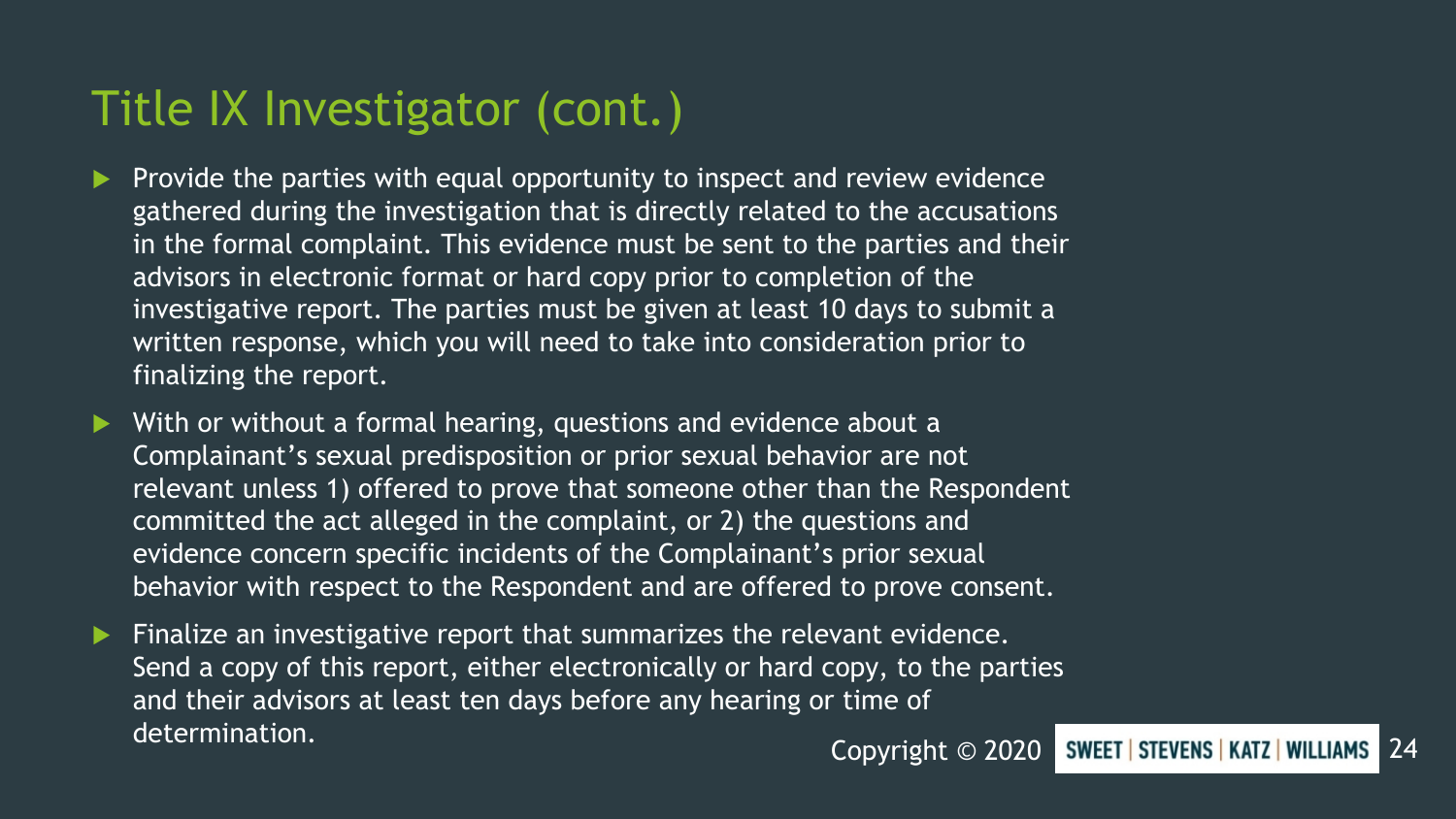Gathering Evidence

Suggested questioning:

- Names of all alleged to have committed the discriminatory conduct.
- Complainant's relationship to the Respondent(s).
- Names and contact information of any witnesses.
- Times and locations of alleged misconduct.
- Is the misconduct ongoing.
- Who has the Complainant told about the alleged misconduct? When and what where they told.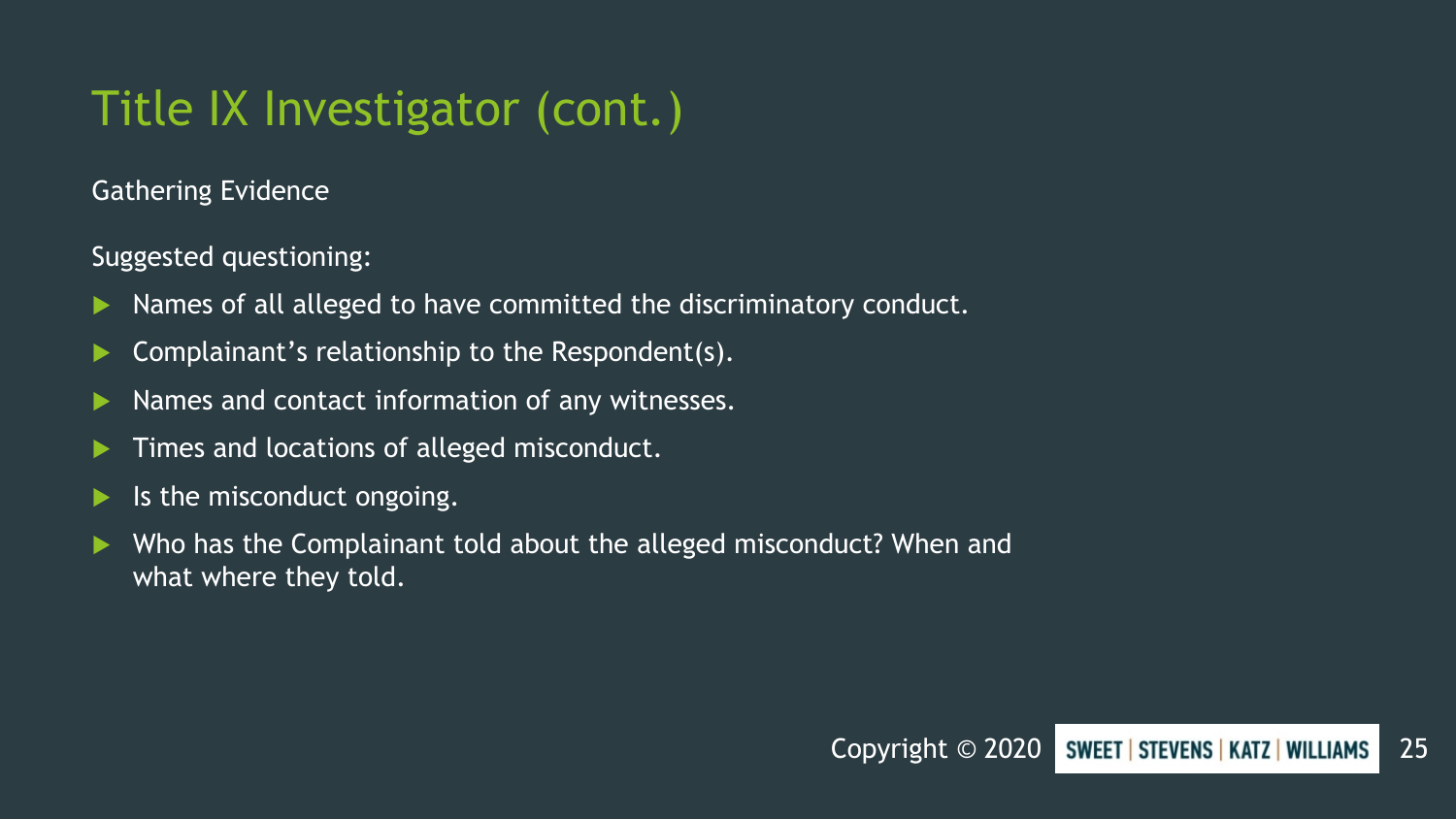#### Relevance

- **Relevant evidence means evidence** having any tendency to make the existence of any fact that is of consequence to the determination of the action more probable or less probable than it would be without the **evidence**. **Relevant evidence** may include **evidence** bearing upon the credibility of a witness or hearsay declarant.
- FERPA still applies so that Complainants and Respondents may discuss allegations to the extent necessary to prepare their respective positions, but if the discussion includes personally identifiable information about students, that is the limit of the permission.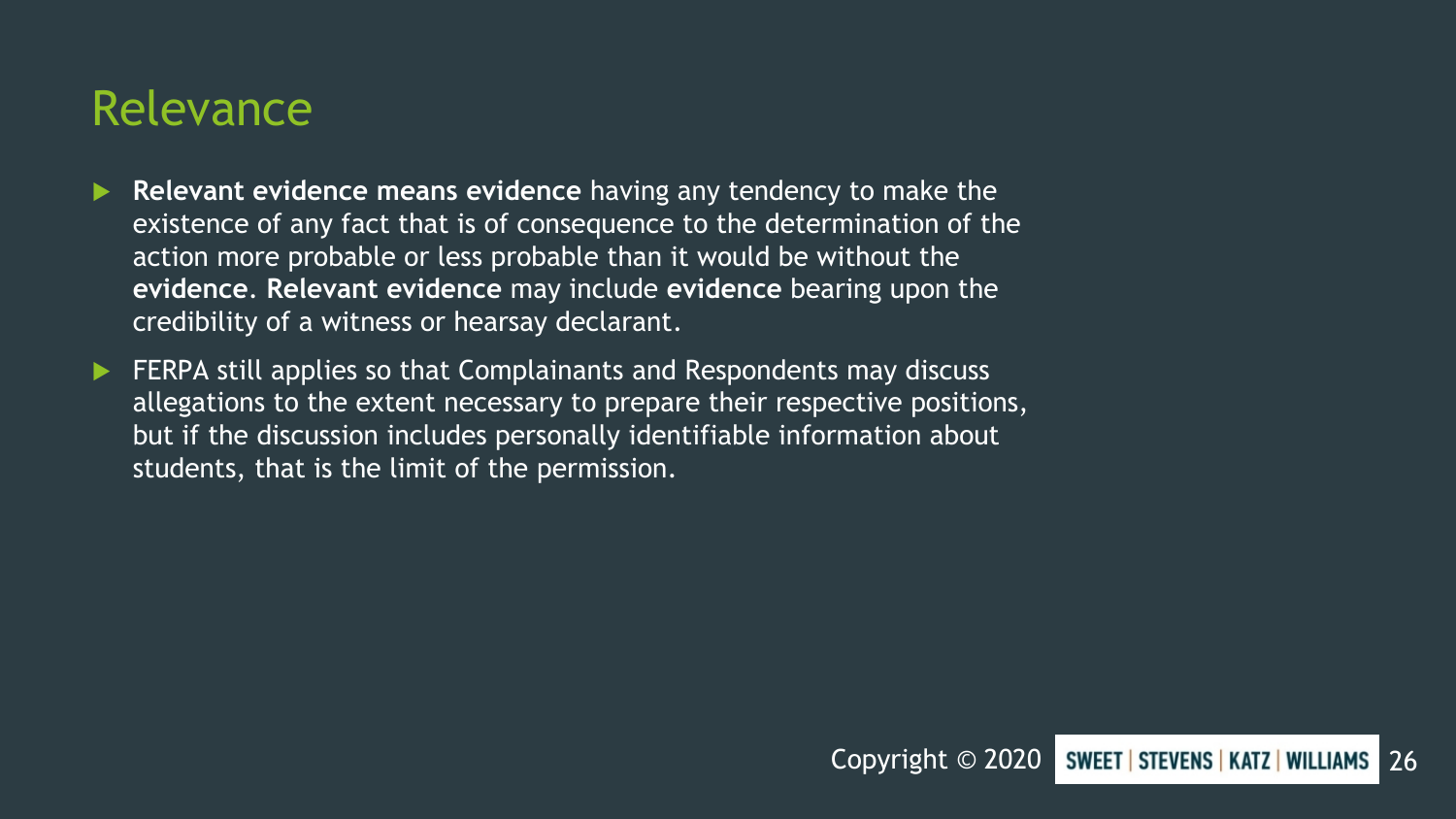#### Decision Makers

- Receive Title IX training as to the definition of sexual harassment, the scope of the school's education programs and activities, how to conduct a grievance process including hearings and appeals, remaining impartial and free of bias, and the issue of relevance.
- Decision Makers cannot serve in any other capacity, i.e. Title IX Coordinator, Investigator, or Decision Maker on appeal.
- Decision Makers cannot have a conflict of interest or bias for or against Complainants or Respondents generally or individually.
- Provide reasonably prompt time frames for the conclusion of the grievance process.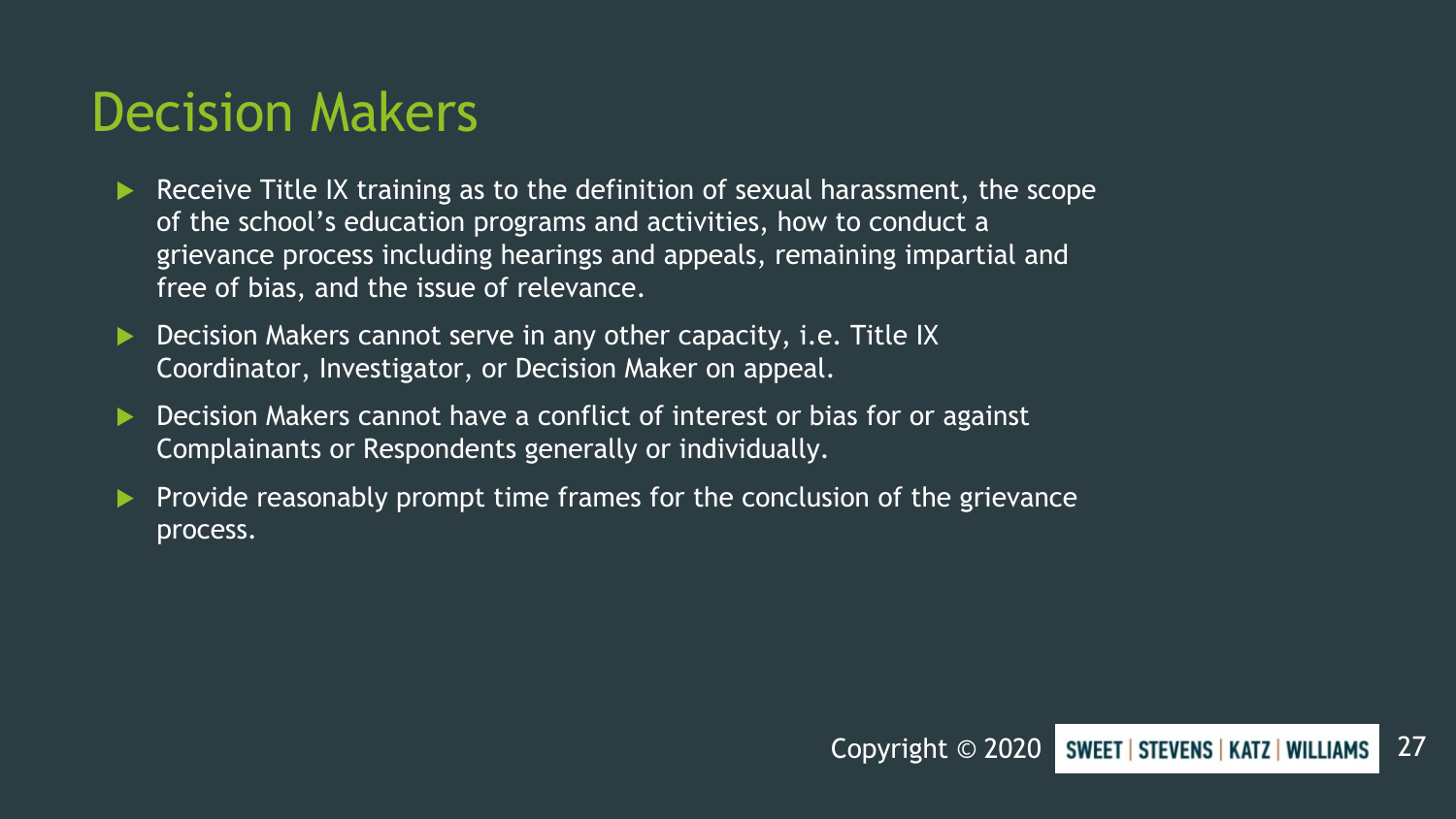#### Decision Makers (cont.)

- The Decision Maker must issue a written determination regarding responsibility, applying the appropriate standard of evidence. The written determination must include the following:
	- Identification of allegations potentially constituting sexual harassment.
	- $\blacktriangleright$  A description of the procedural steps taken from receipt of formal complaint through determination, including any notifications to parties, interviews with parties and witnesses, site visits, methods used to gather evidence, hearings held.

Findings of fact supporting the determination.

 Conclusions regarding the application of the District's code of conduct to the facts.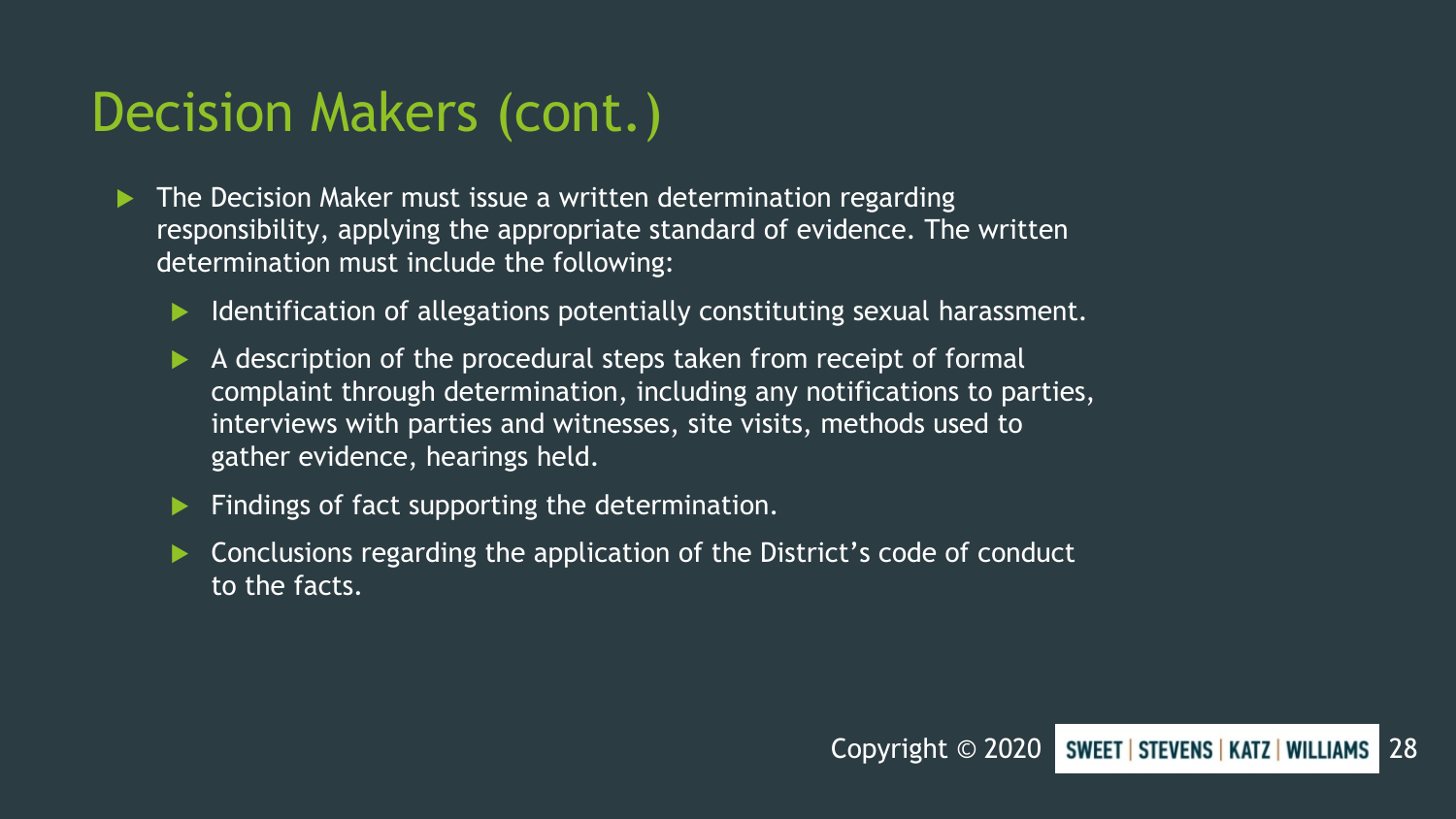#### Decision Makers (cont.)

- A statement of rationale for each allegation, including a determination of responsibility, any disciplinary sanctions to be imposed on the Respondent, and whether remedies designed to restore or preserve equal access to the District's education program or activity will be provided by the District to the Complainant.
- Procedures and bases to appeal.
- The written determination must be provided to the parties simultaneously. The determination regarding responsibility becomes final either on the date that the District provides the parties with the determination of the result of the appeal, or if an appeal is not filed, it becomes final on the date on which an appeal would no longer be considered timely.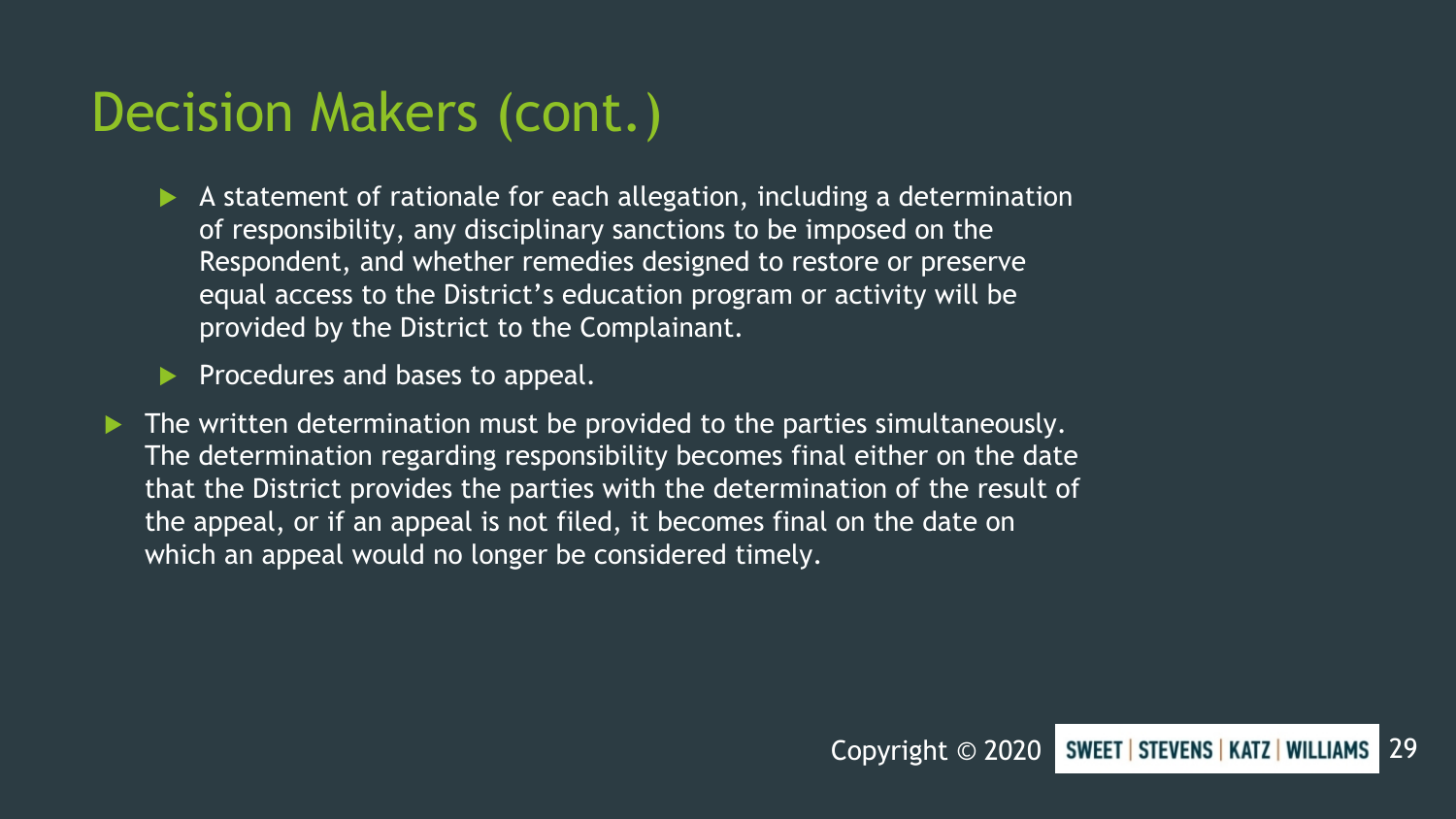### Appeals

- Both Complainants and the District are entitled to an appeal from the final determination of responsibility and from the District's dismissal of a formal complaint on the following bases: procedural irregularity that affected the outcome; new evidence that could affect the outcome; or bias or conflict of interest on the part of a Title IX Coordinator, Investigator, or Decision Maker that affected the outcome. Appeals may also be offered equally to both parties on other grounds.
- When a party appeals, the District must notify the other party in writing. The Decision Maker in the appeal cannot be the same person as those who serve as Title IX Coordinator, Investigator, or the original Decision Maker.
- Each party shall have the opportunity to submit a written statement supporting or challenging the determination of responsibility.
- A written decision should be issued to the parties simultaneously and include the rationale for reaching the decision.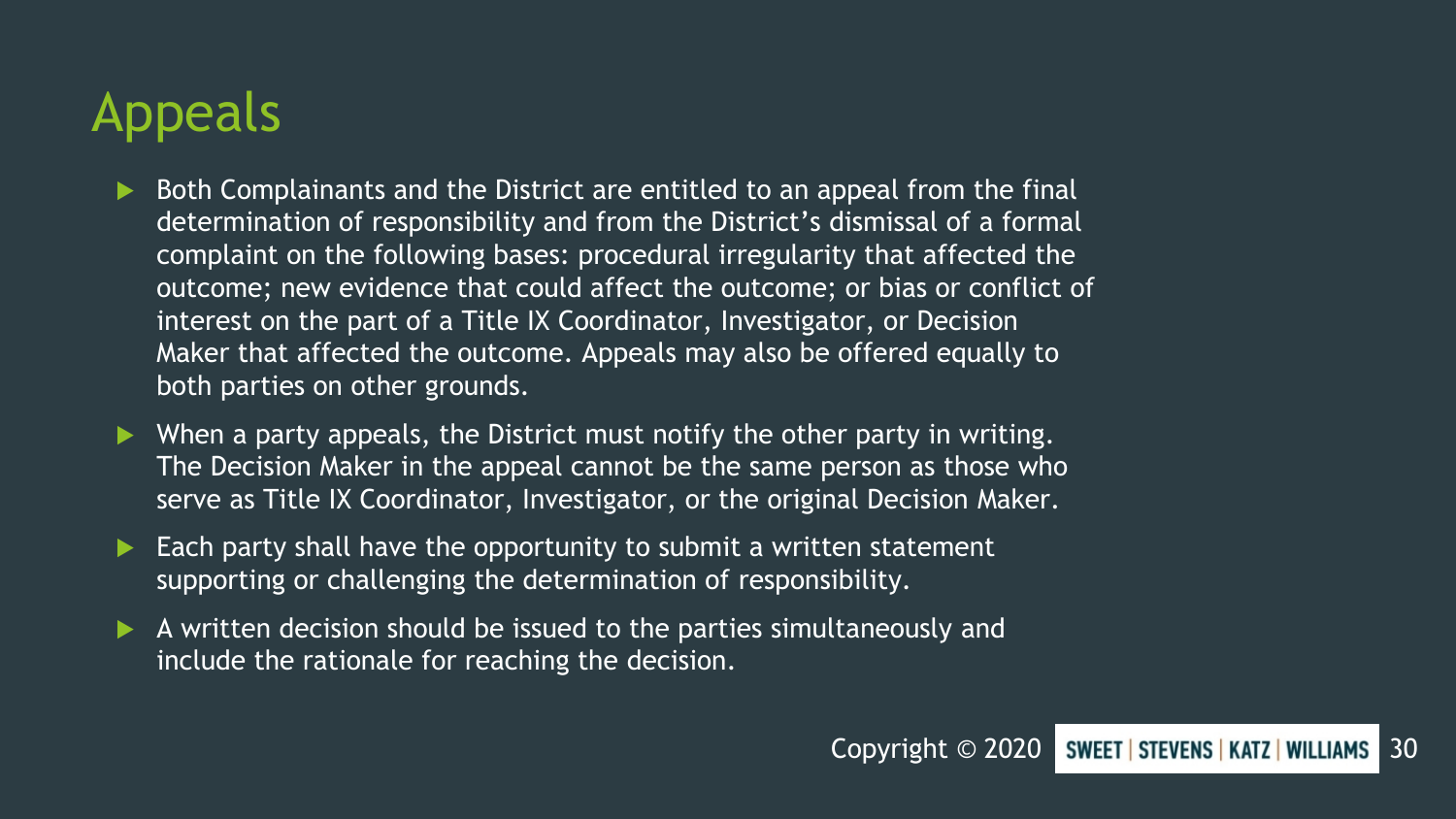#### Appeals Decision Makers

- Receive Title IX training as to the definition of sexual harassment, the scope of the school's education programs and activities, how to conduct a grievance process including appeals, remaining impartial and free of bias, and the issue of relevance.
- Appeals Decision Makers cannot serve in any other capacity, i.e. Title IX Coordinator, Investigator, or initial Decision Maker.
- Decision Makers cannot have a conflict of interest or bias for or against Complainants or Respondents generally or individually.
- Both parties must be offered the chance to appeal the determination of responsibility.
- Both parties must be given equal opportunity to submit a written statement in support of or challenging the outcome of the determination of responsibility.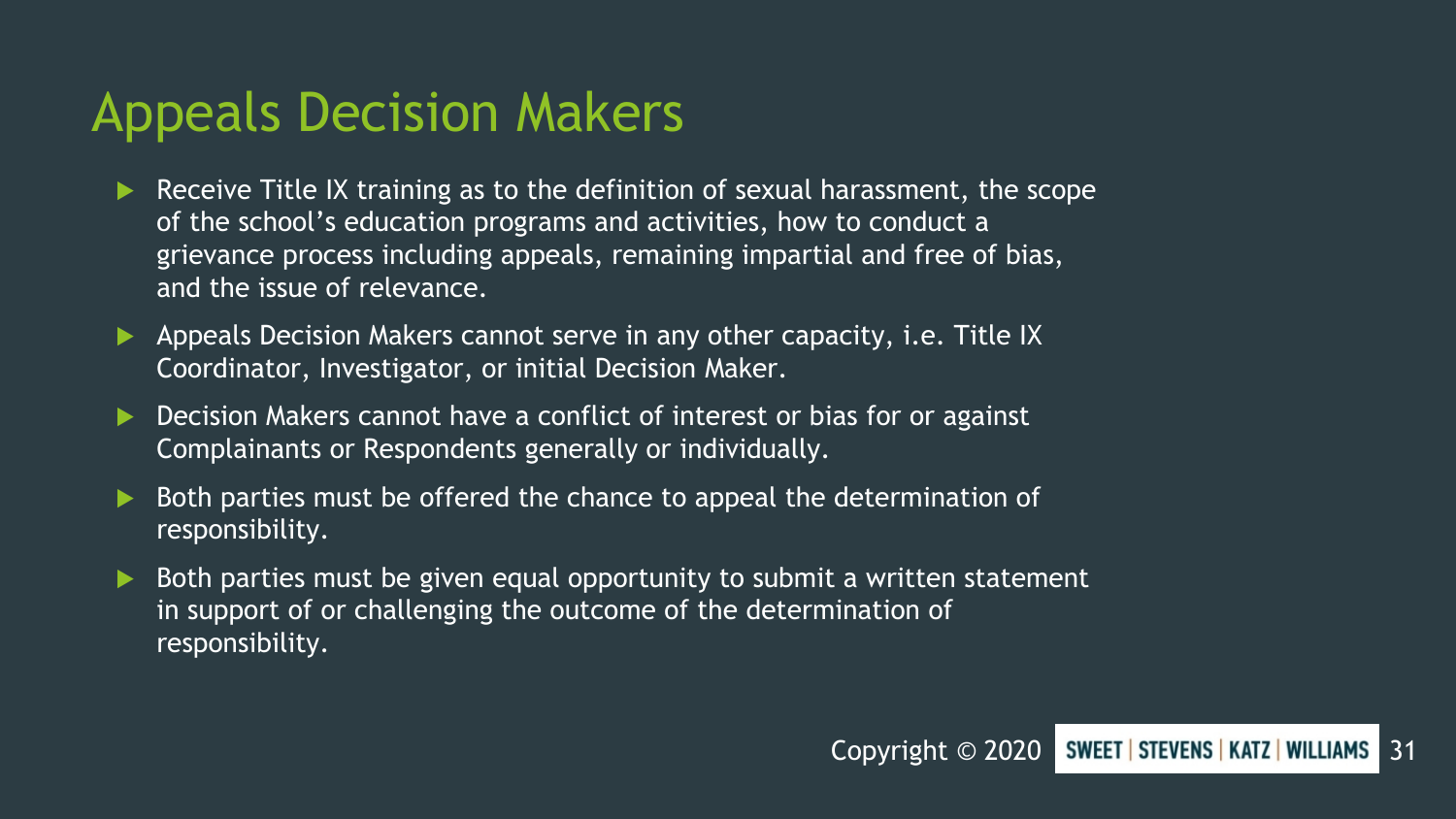#### Appeals Decision Makers (cont.)

- Issue a written decision describing the result of the appeal and the rationale behind it.
- The written decision must be provided simultaneously to both parties.
- The determination regarding responsibility becomes final on the date that the District provides the parties with the determination of the result of the appeal.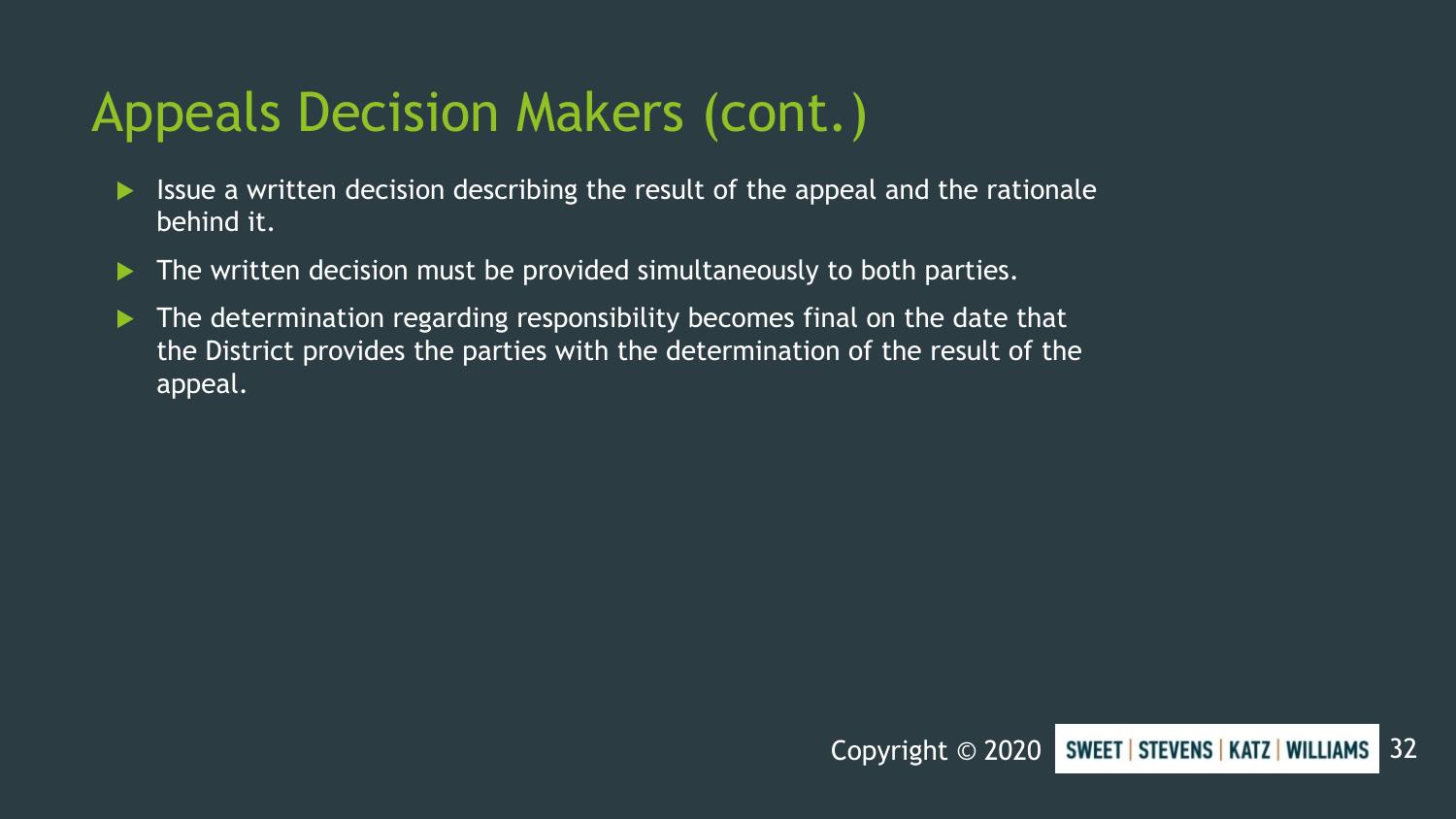#### Miscellaneous

- An informal resolution process can be offered to the parties only after a formal complaint has been filed, and can be entered into with the written consent of all parties at any time prior to reaching a final determination of responsibility. The parties cannot be required to participate in an informal resolution process.
- The District must provide the parties with the allegations, the requirements of the process, including any circumstances under which the parties would then be precluded from resuming the formal complaint, and any consequences resulting from participating in the informal resolution process such as records being maintained or shared.
- Either party may withdraw from the informal resolution process at any time prior to reaching an agreed upon resolution.
- The informal resolution process is not available where there are allegations of an employee sexually harassing a student.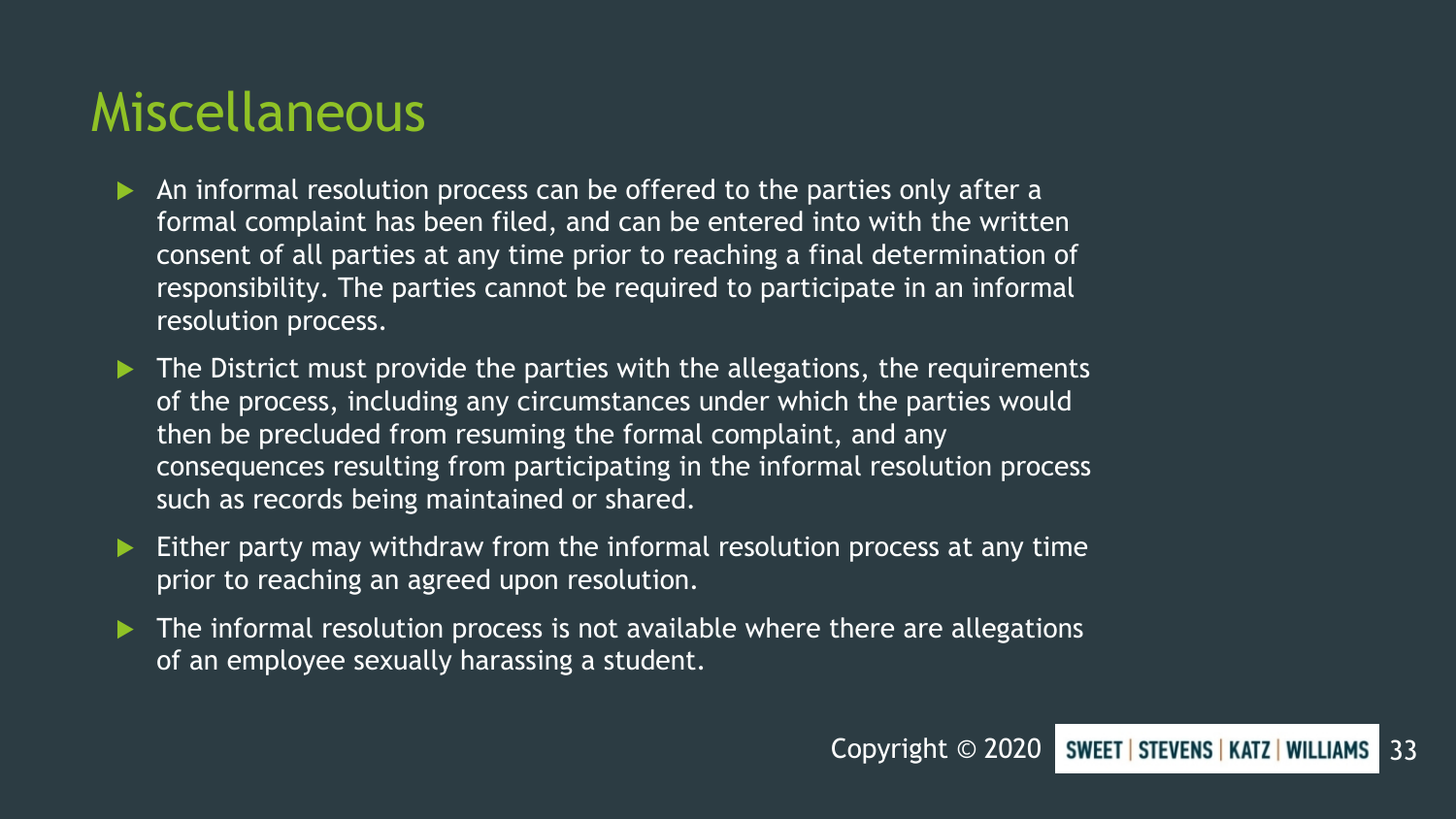#### Miscellaneous (cont.)

- The District must keep records of sexually harassment investigations for a period of seven years. This includes:
	- o Any determination of responsibility.
	- o Any audio or audiovisual recordings or transcripts.
	- o Any sanctions imposed on the Respondent.
	- o Any remedies provided to the Complainant.
	- o Any appeal and results thereof.
	- o Any informal resolution and results thereof.
	- o All materials used to train Title IX Coordinators, Investigators, Decision Makers, and anyone who facilitates information resolution. These materials must also be made available on the District's website.
	- o Any actions taken in response to a report of formal complaint of sexual harassment, including supportive measures. In each instance, the District must document the basis for its conclusion that its response was not deliberately indifferent, and document all measures taken to restore or preserve equal access to the District's education program or activity. If supportive measures are not provided to a Complainant, the District must document the reasons why such a response was not clearly unreasonable in light of known circumstances.